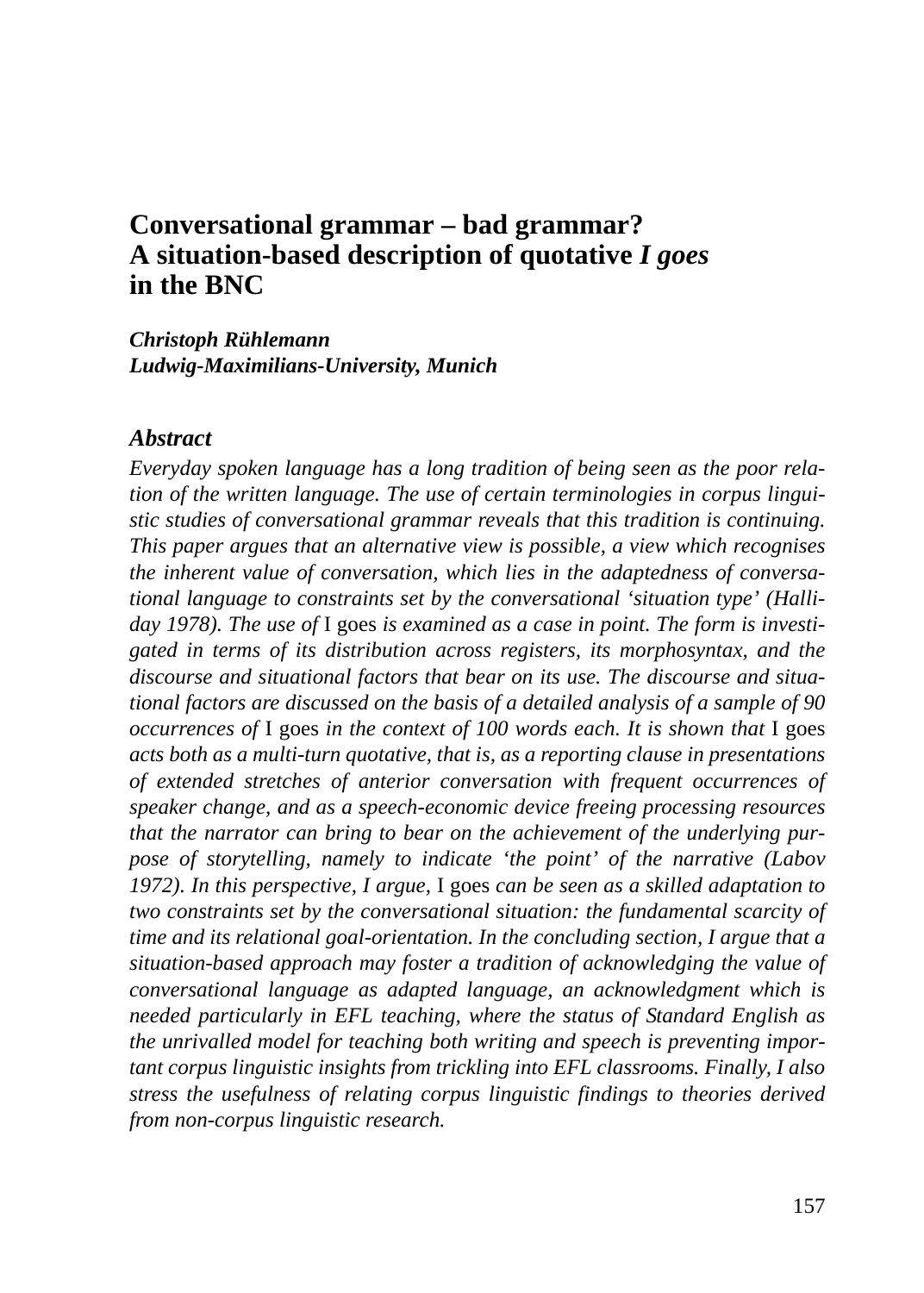## *1 Introduction*

Summarizing what is probably the most fundamental distinction between speech and writing, Halliday (1985: xvii) notes: "Writing exists whereas speech happens". Speech 'happens', inter alia, because it is invisible and transmitted through the auditory/oral channel, thus constituting a process not a product, as writing does. Speech is therefore fleeting, a property of people who talk to each other rather than an entity in itself. As a result, speech has been seen as unfit to serve as a means of generating enduring records of human achievement or of sacred significance, a task taken over by writing (Carter 2004: 55). Accordingly, writing is valued while speech is given little value among linguists and applied linguists (including teachers) and in the perception of the public (Carter and McCarthy 1995: 142). Given its fundamental fleetingness and its lack in cultural status speech was long "underdescribed and undertheorised within linguistic science" (Carter 2004: 56). Things began to change with the invention of the tape recorder and the advent of spoken corpora which capture and visualize hitherto inconceivably large amounts of speech, thus turning speech into writing, and process into product. Although this change of mode inevitably distorts speech to an extent (cf. Mauranen 2004; Carter 2004), analyses of recent corpora of speech have not failed to advance our 'view' of the workings of speech, particularly of the grammar of conversation. To name only the most ambitious and comprehensive ones among the many corpus-based descriptions of conversation, the *Longman grammar of spoken and written English* (LGSWE) (Biber *et al*. 1999) and the *Cambridge grammar of English (CGE)* (Carter and McCarthy 2006) have portrayed everyday talk in unprecedented detail. So, with the help of advanced technology, linguistic wit is beginning to 'get hold' of speech despite its fleetingness thus surmounting one of the two obstacles to describing it. What of the second obstacle, the lack in status which characterizes public and much linguistic attitude to speech – are linguists beginning to counter that too? There is evidence that prejudices against the spoken language persist even in corpus linguistic descriptions. The evidence comes from analyses of terminologies commonly used in the description of key features of conversation. The terminologies in question can be shown to be based on the written language and to carry negative evaluation of the phenomena observed. An example is the term 'dislocation' used widely in corpus linguistic literature (e.g., Aijmer 1989; Biber *et al*. 1999: 956 ff.; Leech 2000; Cheshire 1999) to label syntactic choices which "involve a definite noun phrase occurring in a peripheral position, with a co-referent pronoun in the core of the clause" (Biber *et al*. 1999: 956), as in *Those Marks and Spencer bags, can you see them all?.* Others reject the term. Miller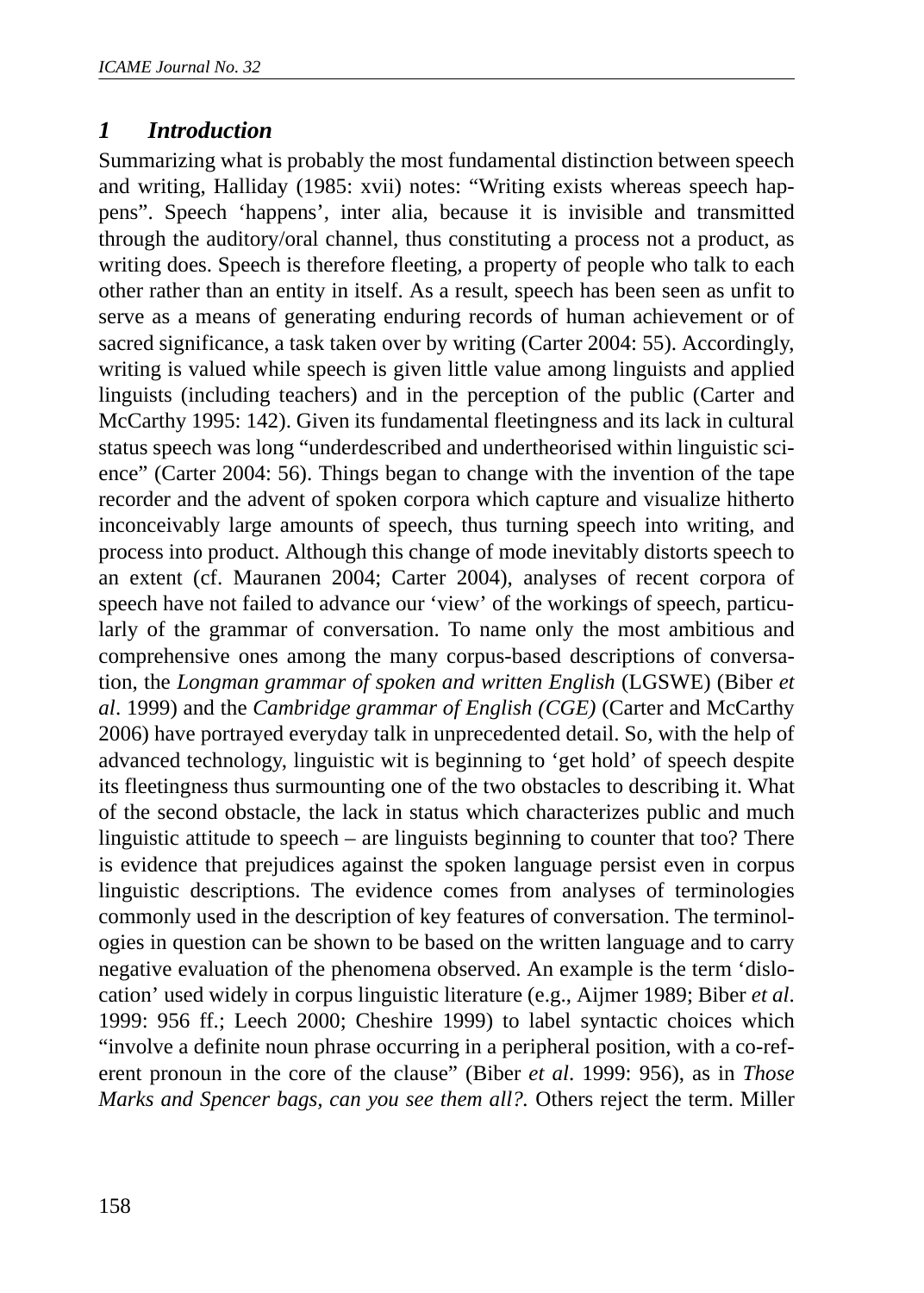and Weinert (1998: 238) consider 'dislocation' "entirely inappropriate for the analysis of spoken language", Carter and McCarthy (1995: 149) view it as "a misnomer and a misleading metaphor" arguing that it suggests that "something has been pushed out of place to a somewhat aberrant position" and Rühlemann (2006) found that the prefix *dis-,* when used as a productive morpheme to express negation, as in '*dis-*location'*,* forms words that have negative semantic prosody (cf. Sinclair 1991; Louw 1993). Another problematic terminological choice is 'dysfluency', a term commonly used to label conversational phenomena such as silent and filled pauses (e.g., *er* and *erm*), phrasal restarts (or 'false starts') and so forth. Note that Biber *et al*. subsume all of these phenomena under the heading 'Dysfluency and *error*' (1999: 1052 ff.; added emphasis). Rühlemann (2006) found that among the ten most common words with *dys-* in the BNC, the prefix was used exclusively with words denoting pathologies*,* such as *dyslexia, dysfunction, dysplasia*, and the like. This suggests that the term 'dysfluency' depicts pauses, repeats, restarts etc., which are found in almost any stretch of conversational data, as symptoms of a somewhat pathological speech condition. The list of terminologies that reveal a tendency to discard features of conversational language as somewhat degenerate and defective could easily be extended. McCarthy (personal communication), for example, notes that the terms 'ellipsis' and 'stranded prepositions' follow a similar pattern of covert devaluation of their referents. So, in sum, there is good evidence to suggest that the long tradition of viewing spoken everyday language and its grammar as "an ill-formed variant of writing" (Hewings and Hewings 2005: 216) and, thus, 'bad' is still strong in linguistics.

One form that is likely to be judged by many as 'bad grammar' on two counts is the form *I goes*. First, *I goes* will be considered 'bad' because use of quotative GO, similar to the use of quotative BE *like*, is "considered by many people to be non-standard and grammatically unacceptable" (Carter and McCarthy 2006: 823). Evidence for this assumption comes from an attitudinal survey that Blyth *et al*. (1990: 223) conducted among university staff and students: the majority of respondents rated the use of both GO and BE *like* as "stigmatized, ungrammatical, and indicative of casual speech". Second, *I goes* will be considered 'bad' because, similar to the phrase *I says*, the use of the third-person –*s* in disagreement with the subject *I* is a clear breach of the rules of Standard English concord and, hence, "often considered non-standard and bad style" (Carter and McCarthy 2006: 823; see also Biber *et al*. 1999: 20). Nonetheless, use of quotative GO is very common in conversation (e.g., Tagliamonte and Hudson 1999; Stenström *et al*. 2002; Tagliamonte and D'Arcy 2004) and, as will be shown below, use of quotative *I goes* is also not infrequent in conversation. So, as lin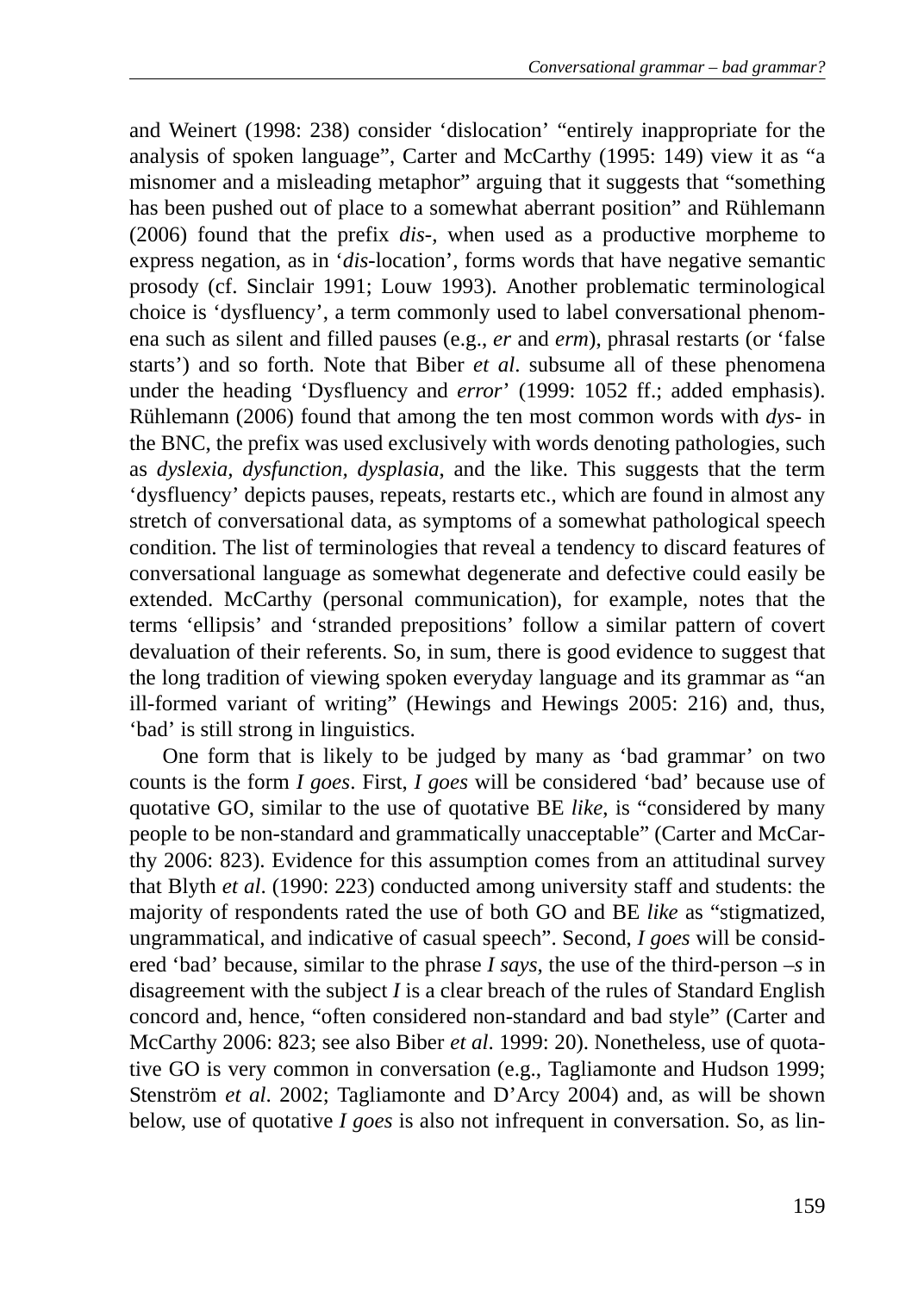guists we may find ourselves in the dilemma of seeing, thanks to corpus evidence, how frequent non-standard forms actually are in everyday language use and not knowing how to deal with them in any other way than by discarding them as bad grammar. It appears that the high frequency of these forms demands that we rethink our inherited evaluation of everyday language as deficient language.

The overriding aim of this paper is to demonstrate that such a rethink is possible and that even strikingly 'deviant' forms such as *I goes* can be observed to effectively fulfil valuable functions in conversation. Key to recognising these functions will be that we view *I goes* fully in context – not only in the context of its typical discourse but also in the context of constraints set by its 'situation type', a notion closely related in systemic linguistics to the notion of 'register', which is seen as "the fact that the language that we speak or write varies according to the type of situation" (Halliday 1978: 32). While Halliday's three situational components – field, tenor, and mode – are valuable analytical tools to describe any situation type, initial attempts have been made to describe the *conversational* situation type and to capture the factors that constrain language use in conversation. Biber *et al*. (1999: 1041), for example, "identify a spectrum of 'external' (social, psychological, and physical) determinants of conversation"; Leech (2000), co-author of the LGSWE, provides a comparable account of the conversational situation, comprising five parameters, or 'functional characteristics'; see also Rühlemann (2007), probably the most comprehensive attempt to date at delineating the factors and concomitant constraints determining the conversational situation. Two of the factors, addressed in all three accounts, will be particularly helpful in coming to terms with the specific achievements of *I goes* in conversation: the fact that conversation is "typically spontaneous, so that speakers are continually faced with the need to plan and execute their utterance in real time, 'online' or 'on the fly'" (Biber *et al*. 1999: 1048), and what Rühlemann (2007: 45 ff.) refers to as 'relation management', that is, the fact that the overriding goal in conversation is relational rather than informational, conative, or other (cf. also Malinowski 1923: 467). What Biber *et al*., Leech, and Rühlemann have in common, beside similar descriptions of the factors determining the conversational situation, is the conviction that recourse to the extra-linguistic conversational situation is necessary to "identify and explain many of the striking grammatical characteristics of conversation" (Biber *et al*. 1999: 1041).

Quotative GO has been researched extensively in sociolinguistic studies, mostly, however, only as a backdrop for investigating quotative *BE like* and with a focus on its use in U.S. American English (e.g., Blyth *et al*. 1990 and Buchstaller 2002). Its use in British English has triggered far less studies (e.g., Taglia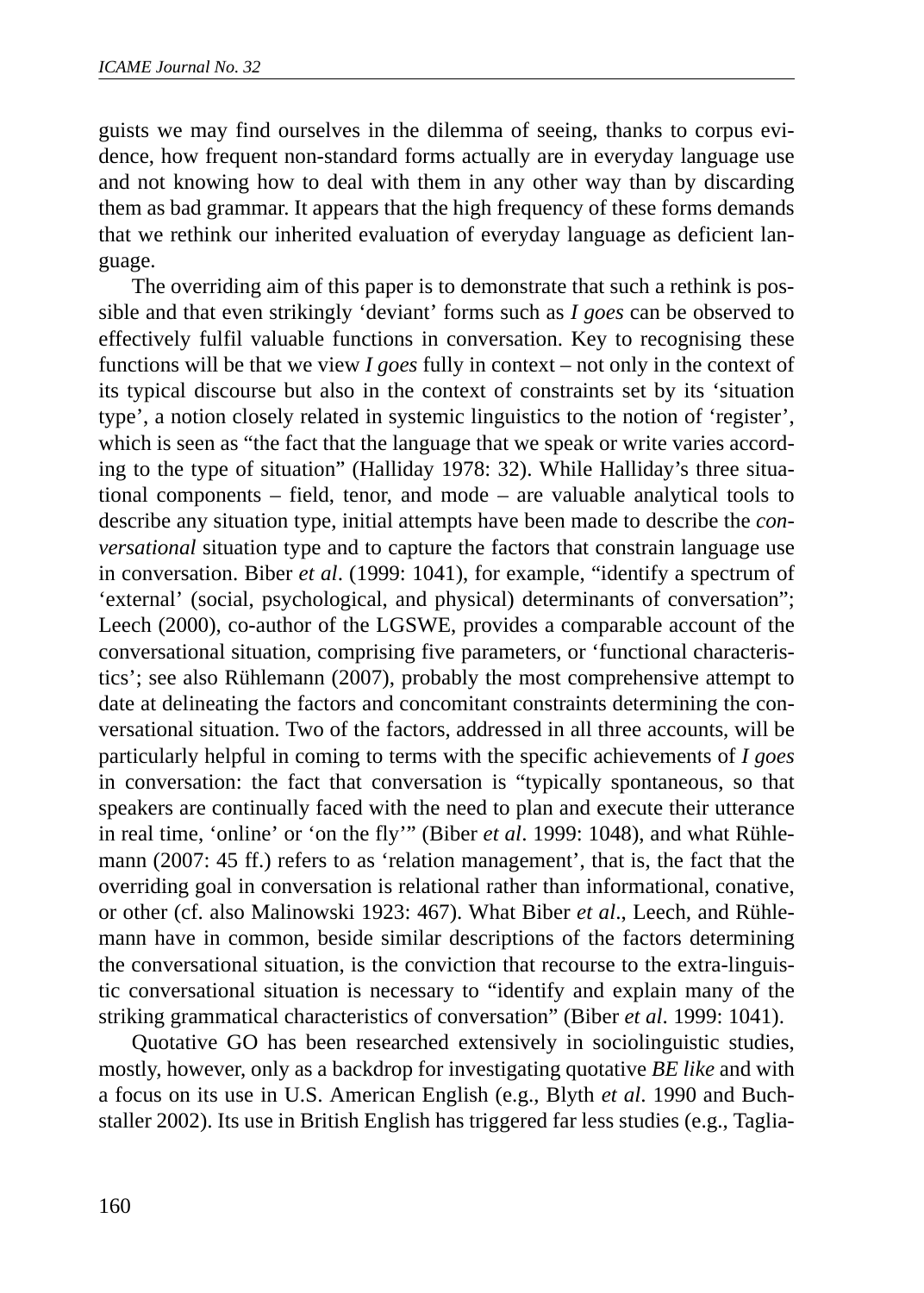monte and Hudson 1999 and Macaulay 2001) and it has scarcely been the object of large-scale corpus linguistic investigations. To my knowledge, beside a small number of largely qualitative descriptions based on computer corpora (e.g., McCarthy 1998: 164–165; Biber *et al*. 1999: 1119, and Rühlemann: 2007: 134– 136), the only large-scale quantitative corpus study of quotative GO is Stenström *et al*. (2002). The form *I goes*, by contrast, is largely *terra incognita*. It has, to my knowledge, only been explored in some detail in Rühlemann (2007: 135–136). Focusing on its social distribution, he shows that *I goes* is heavily gender and age-marked: the overwhelming majority of speakers using *I goes* are both female as well as teenage or in their early twenties. Stenström *et al*. (2002: 123) note in passing that, in the Bergen Corpus of London Teenage Language (COLT), virtually all instances of *I goes* are uttered by speakers from the London boroughs Hackney and Tower Hamlets, an observation which suggests that *I goes,* just as quotative GO generally (cf. Stenström 2002: 127), is also marked in terms of (lower) social class.<sup>1</sup>

In this paper, I discuss the register distribution of *I goes*, analyse and compare it to related forms in terms of morphosyntax, and explore discourse and situational factors constraining its use by analysing in detail a sample of 90 occurrences of *I goes* in the context of c. 100 words each. The corpus underlying the analyses is the British National Corpus (BNC) XML Edition, a multi-purpose corpus of British English of the first half of the 1990s. One of the features that sets this most recent version apart from earlier releases of the BNC is the fact that a much larger number of subcorpora are already predefined. Note that only some of these subcorpora correspond to what might qualify as registers; there is broad agreement, for example, that the demographically-sampled subcorpus represents conversation as a register (e.g., Rayson *et al*. 1997: 133; Aston and Burnard 1998: 28; Biber *et al*. 1999: 28). Other predefined subcorpora, by contrast, are best seen as collections of roughly homogeneous texts; one such example is the subcorpus labelled 'other spoken material' (cf. Lee 2001).

## *2 Register distribution*

How frequent is *I goes* and in what registers or context types is it used? To address these questions a distributional analysis was carried out using the subcorpora predefined in the BNC XML Edition.

The phrase  $I$  goes has a total frequency of 167 occurrences in the BNC.<sup>2</sup> The occurrences were manually checked to sort out uses of *goes* in a non-quotative function. In (1), for instance, *goes* is used as a motion verb: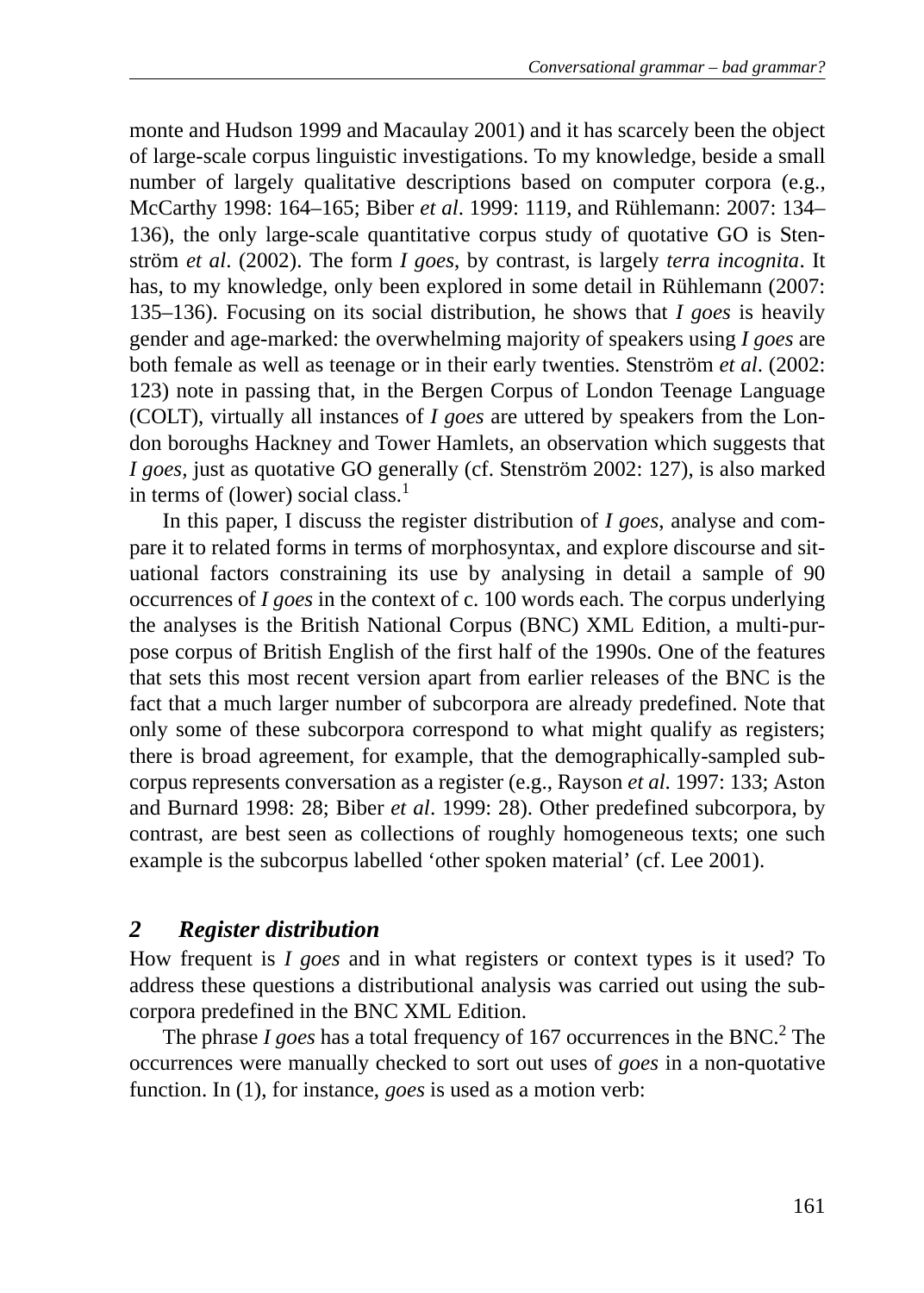(1) [laugh] [ ... ] cos every time **I goes** out there he's sat and he's sat and he's sat as much to say hello [laugh] (KBE)

The corrected results are shown in Table 1:

*Table 1:* Distribution of *I goes* across context types

(ACA: Academic prose; FIC: fiction and verse; NON: non-academic prose and biography; NEW: newspapers; OTW: other published written material; CON: demographically sampled (conversational) subcorpus; OTS: other spoken material)

|      | <b>ACA</b><br>18m | <b>FIC</b><br>19m                                  | <b>NON</b><br>27m | <b>NEW</b><br>11m     | <b>OTW</b><br>20m | <b>UNP</b><br>5m | <b>CON</b><br>5m | <b>OTS</b><br>7 <sub>m</sub> |
|------|-------------------|----------------------------------------------------|-------------------|-----------------------|-------------------|------------------|------------------|------------------------------|
| RF   |                   | $\sim$ 0                                           |                   | $0 \qquad 0 \qquad 7$ |                   | $\sim$ 0         | 129              |                              |
| NFpm | 0.4               | $\begin{array}{ccc} & & 0 & \quad & 0 \end{array}$ |                   | $\sim$ 0              | 0.4               | $\overline{0}$   | 25.8             |                              |

Table 1 suggests that *I goes* is almost non-existing in writing: in some written context types it does not figure at all, e.g. in fiction and newspapers, while its normed frequency per million words is below one occurrence both in academic writing and in 'other written material'. In written texts in which it does occur, as in (2), its function is as a quotative, introducing presentations of anterior discourse:

[From a book entitled 'The rules of disorder' (domain: social science)]

(2) Then in the third one I had Miss Brown. It was the last lesson of the day and I couldn't help it, but I come out with a big burp in the middle of the lesson and she goes, 'Fay, are you feeling all right?' and I says, 'Yes Miss, of course I am,' and then she goes to me when I did it again, 'FAY!' and **I goes**, 'It's all right,' **I goes**, 'Pardon me, Miss. I'll be all right in a minute', and then she goes, 'I'll let you off this time,' and then I did it again – a really loud one, and she goes, 'Fay, you're going to have to go to the Headmistress,' she goes

*I goes* is not used at all in the various public speech contexts assembled under the umbrella of 'other spoken material'. Where it does exist is in conversation: here, it has a raw frequency of 129 occurrences, corresponding to a normed frequency per million words of 25.8 occurrences. Quotative *I goes* thus has its habitat in conversation and is, arguably, part of conversational grammar.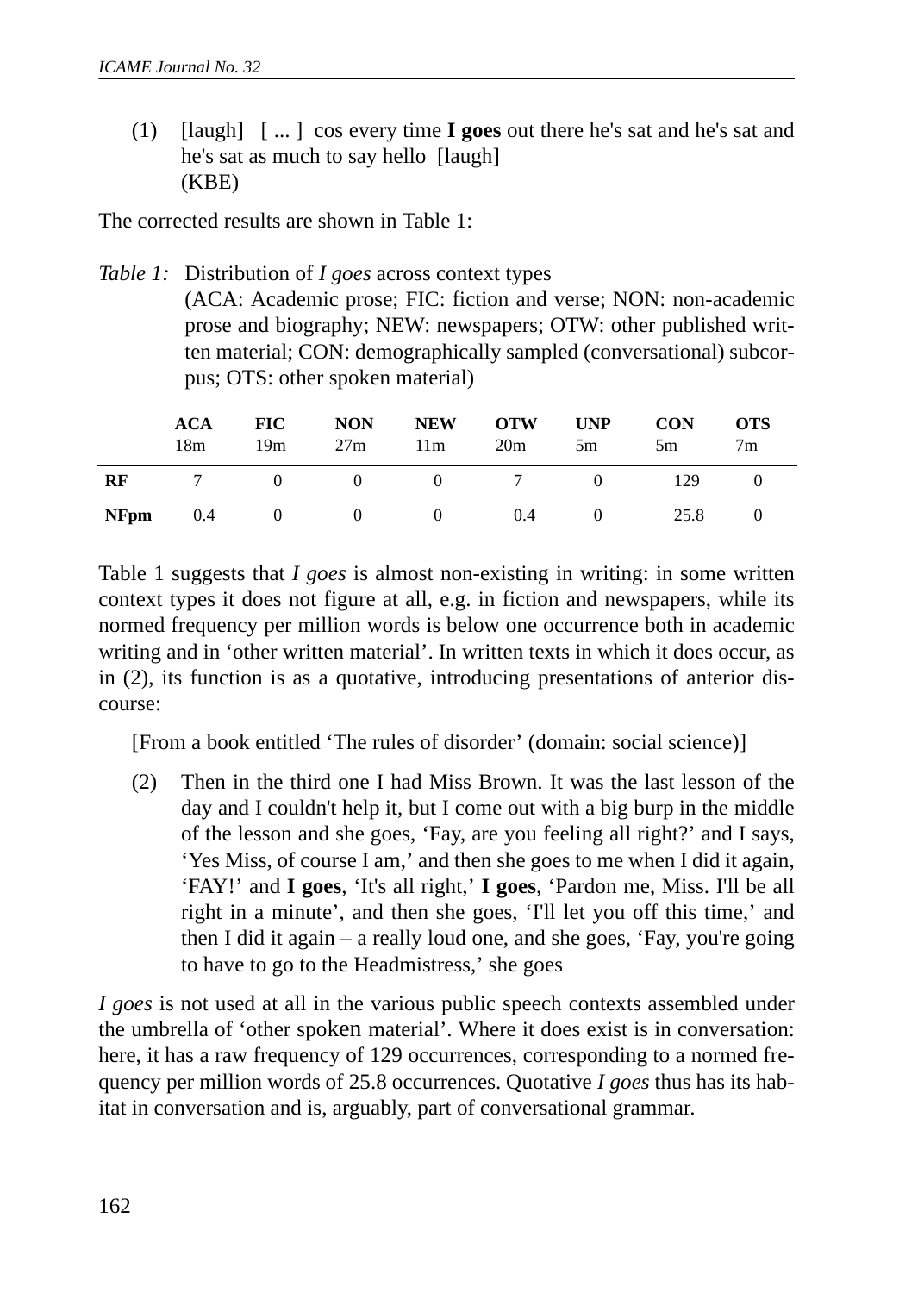## *3 Morphosyntactic analysis*

Before we analyse discourse and situational factors governing the use of *I goes*, it is useful to be aware of the morphosyntactic structure of the phrase.

Obviously, the most striking morphological feature is the *–s* morpheme. This ending is unexpected, at least from a standard viewpoint, because it is typically a third-person ending not a first-person ending. Thus, in  $I + goes$ , the third-person form *goes* is coupled with the first-person pronoun *I*. *I goes* hence does not follow the ordinary rules of grammatical concord (Biber *et al*. 1999: 191). Note, however, that, as an instance of what would commonly be regarded as 'discord', *I goes* is by no means an isolated phenomenon but in the company of a large number of conversational features. The features include, inter alia, the reporting clause *I says*, as in (3), existential *there*  $+$ 's  $+$  plural NP, as in (4), and third-person-singular *don't*, as in (5):

- (3) He says why? **I says** because things go missing. [laugh] (KB1)
- (4) The thing is **there's** millions of books and you don't see all that many people (KBB)
- (5) But if you're not too bad, I mean, **it don't** really matter, does it? (KB1)

Just as *I goes*, the features illustrated in (3)–(5) are far from being isolated lapses occurring here and there with individual speakers but have a wide currency in conversation (cf. Biber *et al*. 1999; Carter and McCarthy 2006; Rühlemann 2007). A common structural denominator to these forms, including *I goes*, is the fact that they invariably involve forms which do occur in Standard English but are employed for different syntactic and semantic functions (Biber *et al.* 1999: 1123). That is, a hallmark of these forms is that they include Standard English forms that are 'generalized' to non-standard grammatical functions. Seen as generalized forms, *I goes* as well as the other three examples of non-standard subject-verb concord appear to be part of an even larger group of features whose distinguishing feature is 'generalization'. Generalized features include, inter alia, forms such as *me* taking the role of *my*, as in (6), *were* used instead of *was* (and vice versa), as in (7), and past tense forms taking the role of the past participle (and the reverse), as in (8) (for more types of 'generalization' see, for example, Biber *et al.* 1999: 1121 ff.; Rühlemann 2007):

- (6) What's this in **me** hand? (KB8)
- (7) [laugh] ... **I were** killing myself with laughter! (KB1)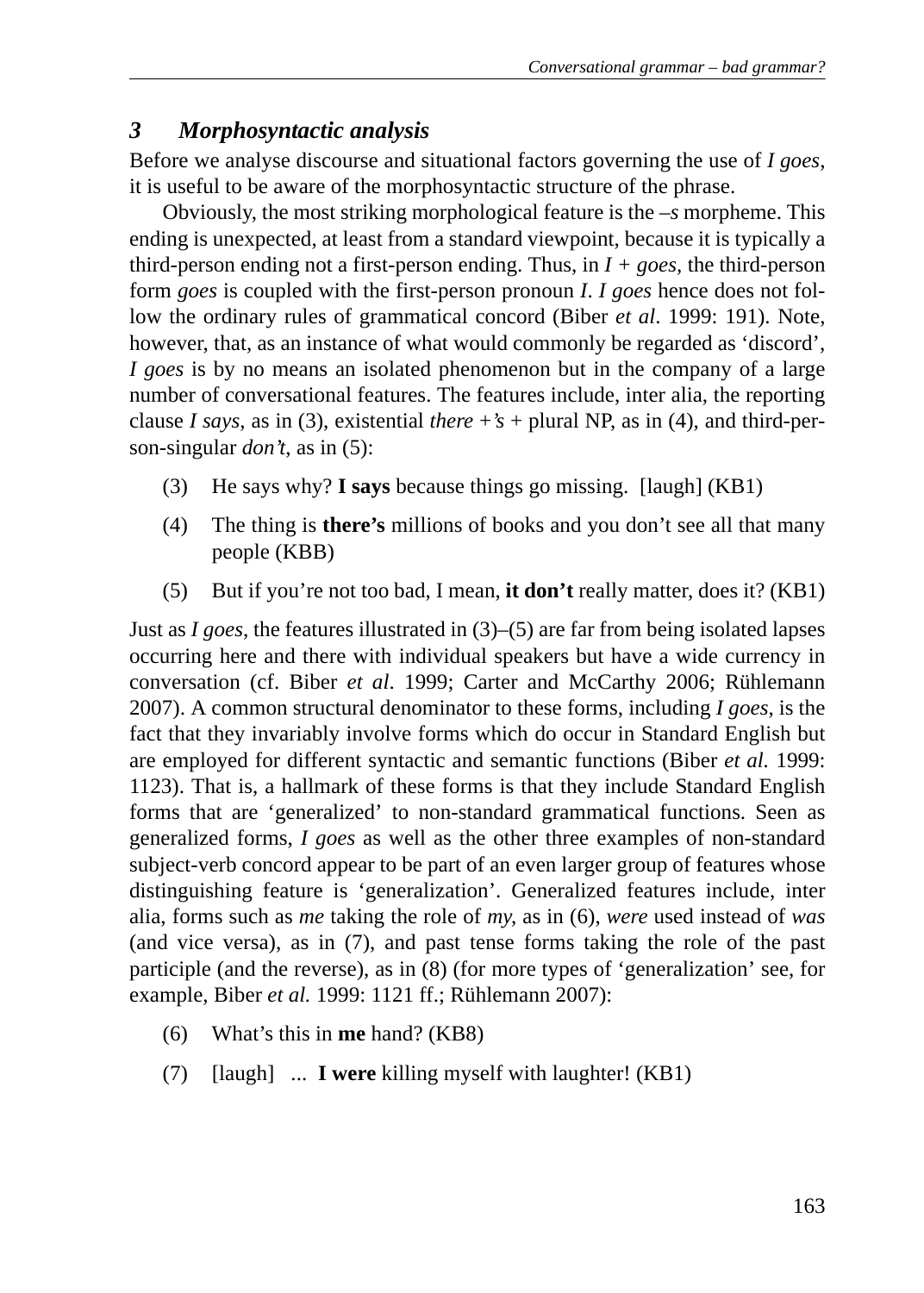(8) PS056 >: You've, see you've forgotten me already! PS052 >: [laughing] you've **forgot** who I am already []. [laugh] (KBG)

We see that simply discarding *I goes* as bad grammar is made difficult by the fact that the form belongs to a large group of features distinctive of conversation which would have to be discarded as a whole. The following analysis of factors bearing upon the use of *I goes* in discourse will make such discarding even more difficult.

## *4 Discourse and situational factors*

In order to shed light on how *I goes* is used in discourse, all 129 occurrences of quotative *I goes* in the conversational subcorpus of the BNC were inspected in the contexts of roughly 100 words each (50 words preceding the node, 50 words following it). It turned out that the 129 contexts contained a number of largely overlapping contexts, that is, contexts which were, due to repetition of *I goes*, largely identical. Overlapping contexts were removed from the sample, thus reducing its size to 90 contexts, comprising 9,400 words in total or, on average, 104 words per context.

The 90-context sample was subjected to close manual analysis. The hypothesis guiding the analysis was that *I goes* compares to *I says* not only morphosyntactically, as was noted above, but also discoursally and functionally: discoursally as a 'multi-turn quotative' that has its place in presentations of extended stretches of anterior conversation with frequent turn-taking, and functionally as a 'speech-economic device' that saves the presenter processing time needed for the presentation (for a case study of *I says* see Rühlemann 2007: 169 ff.). To test this hypothesis, the analysis addressed the following research questions: (i) how frequent are quotative *goes* and other forms of quotative GO? (ii) what subjects is *goes* used with? (iii) what other quotatives co-occur with quotative GO? (iv) how many conversational turns are presented in the presentations that involve the node *I goes*? and (v) what other, non-quotative, phenomena can be observed in the wider discourse? The results are presented and discussed in the following.

### *4.1 Frequencies of forms of quotative GO*

Table 2 shows the results of an analysis of the frequencies of the various forms of quotative GO in the sample (non-quotative uses of GO were excluded):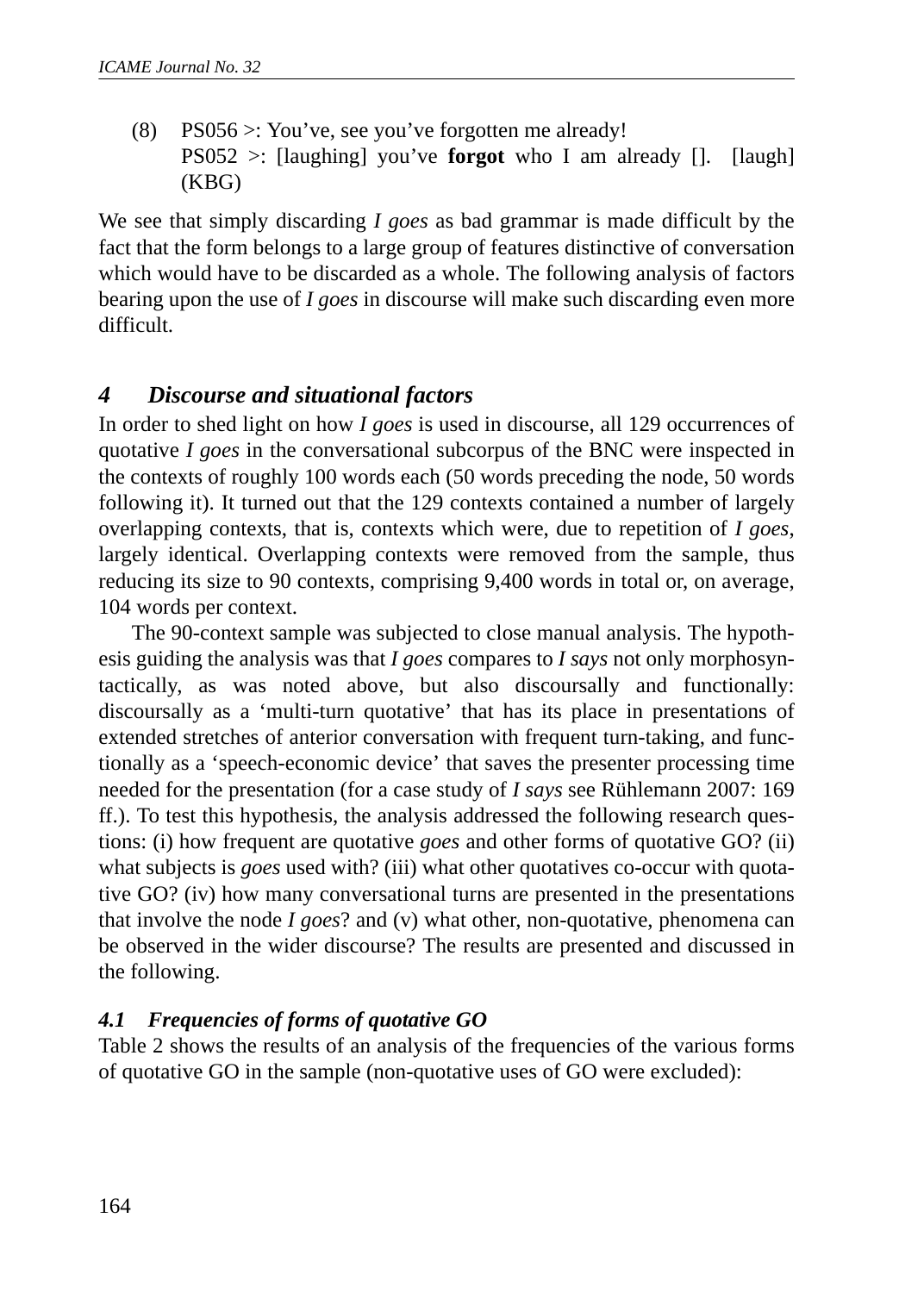|               | <b>VVI</b><br>$(g_0)$ | <b>VVB</b><br>(g <sub>0</sub> ) | VVG<br>(going) | <b>VVD</b><br>(went) | <b>VVZ</b><br>(goes) | <b>VVN</b><br>(gone) | Total |  |
|---------------|-----------------------|---------------------------------|----------------|----------------------|----------------------|----------------------|-------|--|
| No.           |                       | 14                              | 45             | 47                   | 324                  | O                    | 436   |  |
| $\frac{0}{0}$ |                       |                                 | 10             | $\mathbf{L}$         | 74                   |                      | 99    |  |

*Table 2:* Number of occurrences of forms of quotative GO

It turned out that by far the most frequent form of quotative GO in the sample is *goes*: it alone accounted for 74 per cent of all forms of the lemma. The role of *goes* as the predominant quotative form of GO in the sample corroborates very similar observations made by Biber *et al.* (1999: 1119), Stenström *et al*. (2002: 118 ff.) and Rühlemann (forthcoming). Table 2 also suggests that the VVBtagged form *go* (14 occurrences) is very infrequent; that is, maybe surprisingly (at least from a Standard English perspective), there are only very few instances of the form *I go* in the sample. In fact, a query for *I go* in the sample yields 13 occurrences, a very low frequency compared to the frequency of *I goes*, as will be shown in the following section.

## *4.2 Subjects of* **goes**

Table 3 displays the subjects of all 324 occurrences of the single form *goes* used as a quotative in the sample:

|               | <b>Singular</b> |                 |     | <b>Plural</b>   |                 | <b>Inaudible</b> | <b>Total</b> |     |
|---------------|-----------------|-----------------|-----|-----------------|-----------------|------------------|--------------|-----|
|               | 1 <sup>st</sup> | 2 <sup>nd</sup> | 3rd | 1 <sup>st</sup> | 2 <sub>nd</sub> | 3rd              |              |     |
| No.           | 129             | 3               | 189 | 0               |                 |                  |              | 324 |
| $\frac{0}{0}$ | 40              |                 | 58  |                 |                 |                  |              | 100 |

*Table 3:* Subjects used with quotative *goes*

Not surprisingly, the subjects co-selected with quotative *goes* are mostly thirdperson-singular (58 per cent). Maybe more surprisingly, the first-person subject *I* accounts for 40 per cent of all uses of quotative *goes* in the sample. All other grammatical persons play no roles or marginal ones. Given that the third person can, in principle, take a number of forms, it was interesting to look into how the third person with *goes* was realized.

Table 4 breaks down what third-person-singular subjects *goes* was used with: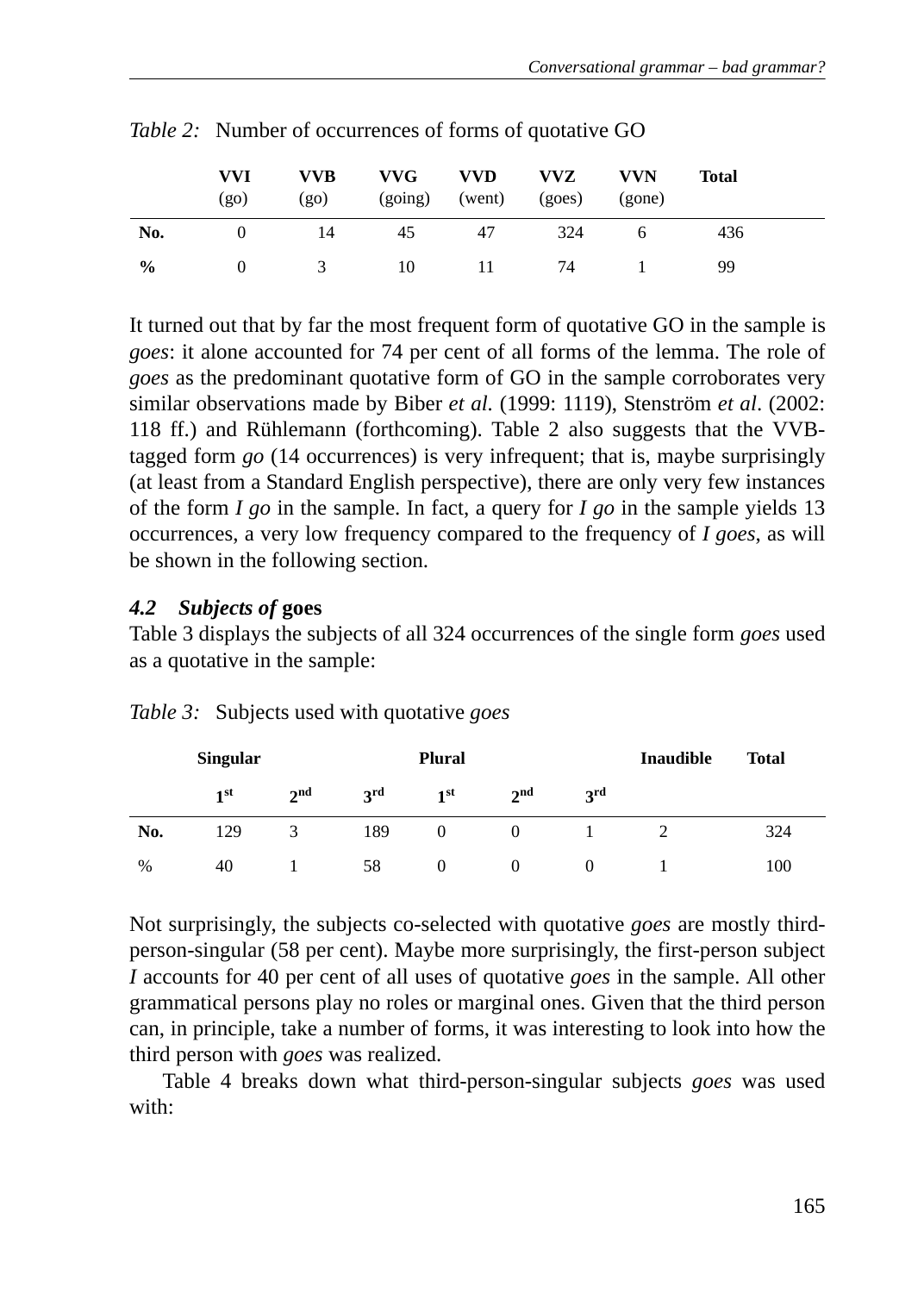|     | He | <b>She</b> | It | <b>Full NP</b> | <b>Ellipted</b> | <b>Total</b> |
|-----|----|------------|----|----------------|-----------------|--------------|
| No. |    | 53         |    | 10             |                 | 189          |
| %   | 64 | 28         |    |                |                 | 100          |

*Table 4:* Break-down of subjects used with third-person-singular uses of quotative *goes*

It can be seen from Table 4 that the two personal pronouns *he*, accounting for 64 per cent, and *she*, accounting for 28 per cent, are by far the most frequent thirdperson subjects co-selected with quotative *goes* in the sample, jointly accounting for 92 per cent.

#### *4.3 Other quotatives in the sample*

Table 5 lists all quotatives except for GO used in the sample (quotative uses of THINK were not investigated):

|          | <b>SAY</b> |      |     |        | <b>Other</b> |                           |   |      | Zero Total |
|----------|------------|------|-----|--------|--------------|---------------------------|---|------|------------|
|          | said       | savs | say | saying | me           | there's this is him<br>me |   | like |            |
| No.      | 50         | 9    | 41  | -13    | 3            | 2                         |   |      |            |
| subtotal |            |      | 113 |        |              |                           | 8 |      | 133        |

Table 5 shows that, among the quotatives other than GO, SAY was by far the most frequent: there were in toto 113 occurrences of this lemma. Further, 11 instances of zero quotative were found and a small number of 'other quotatives', among them *there's me*, *this is me*, *him* and *like* (the latter without preceding form of BE). The total number of occurrences of quotatives other than GO was 133.

Table 6 juxtaposes the totals for GO, SAY, other, and zero quotative:

*Table 6:* Comparison of totals for all quotatives in the sample

|      | GO  | <b>SAY</b> | Other | Zero | <b>Total</b> |
|------|-----|------------|-------|------|--------------|
| No.  | 436 | 113        | Õ     |      | 568          |
| $\%$ | 77  | 20         |       | ∸    | 100          |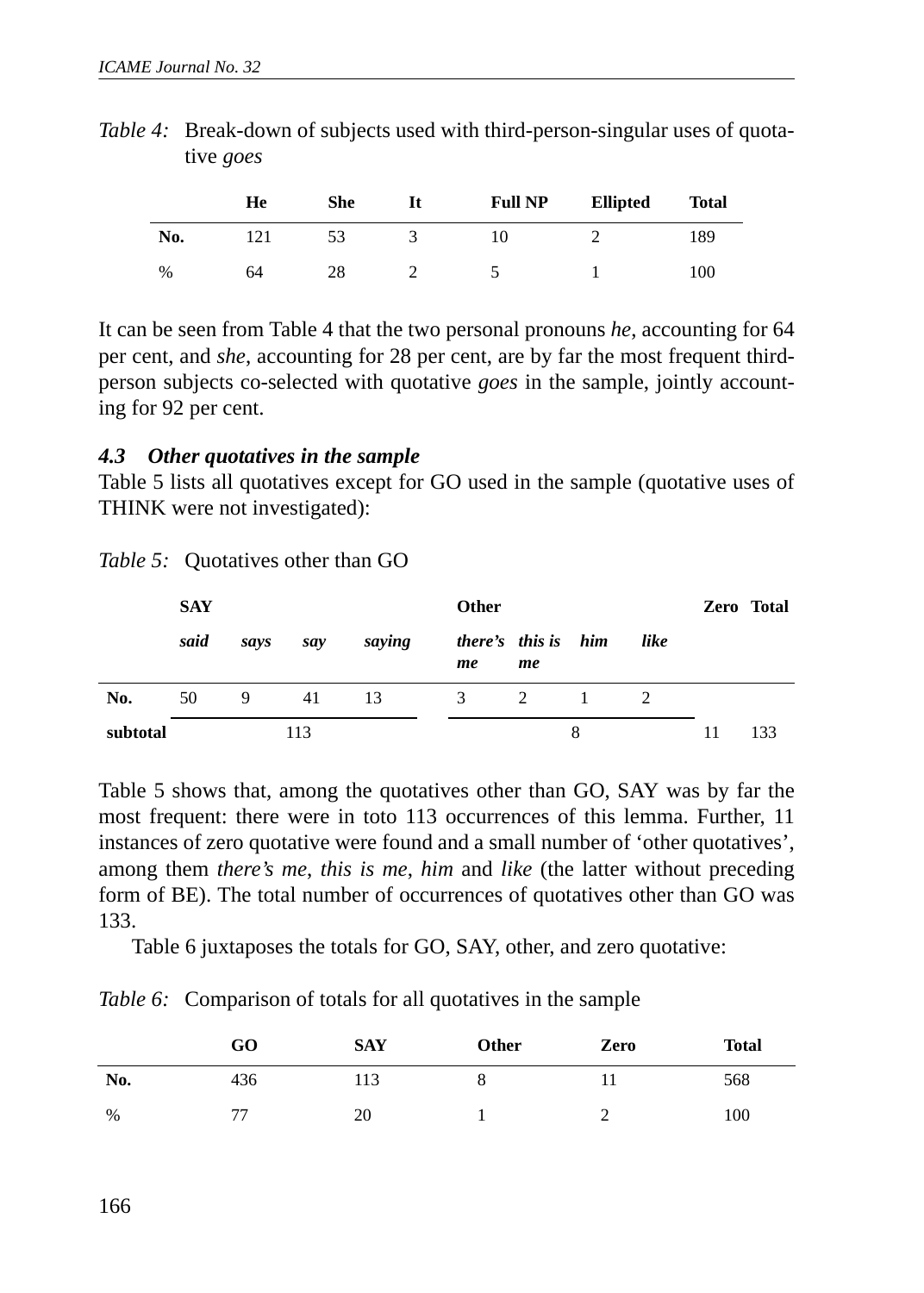It turns out that GO, which, as noted earlier, occurs 436 times altogether (see Table 2 above), accounts for 77 per cent of all quotatives and is, thus, more than three times as frequent as all other quotative forms taken together. The only serious rival is SAY; all other quotatives, including zero quotative, account for a mere 3 per cent. This finding corroborates two observations made by Buchstaller (2002: 12 f.) and Stenström *et al*. (2002: 122): a tendency for GO (i) to co-occur with SAY rather than any other quotative and (ii) to cluster with itself.

## *4.4 Number of presented turns*

Table 7 presents the results of an analysis of number of coherent conversational turns presented as part of the presentation involving the node *I goes*, with 'turns' understood in their most basic sense, namely as identifiable on the basis of the occurrence of speaker change (cf. Sacks *et al*. 1974). It is necessary to admit that identifying speaker change in the presentations centred around *I goes* was far from easy due not only to numerous instances of unintelligible speech but also to occurrences of zero quotative and lack of prosodic annotation which would have been particularly helpful in telling quoted speech attributed to displaced speakers from non-quotative additions to the presenting speaker's narrative. Another difficulty was the frequent occurrence of intervening utterances from co-participants temporarily interrupting the presenter's flow. Given these difficulties the figures presented in Table should be seen as approximations. Finally, uses of THINK as quotative were not counted in because, obviously, thoughts do not constitute speaking turns.

(9) illustrates how presented turns were identified and counted:

 (9) PS0EB' Helena', 16, student, North-east Midlands, C2, female PS0EC' Emma', 16, student, Upper South-west England, female

|     | $\rightarrow$ | [PSOEB]: And he goes  he goes  yeah well, I do it |
|-----|---------------|---------------------------------------------------|
|     |               | because she does it!                              |
| 2   |               | PS0EC: [laughing] Oh that's nice isn't it []!     |
| 3   | $\rightarrow$ | [PS0EB]: And I'll, I thought, I goes              |
| 4   |               | [PS0EC]: Go on then!                              |
| 5   |               | [PSOEB]: I'11 I'11                                |
| 6   |               | [PS0EC]: Flattery's the way to a girl's heart!    |
| 7   | $\rightarrow$ | [PSOEB]: No, I go, I I went, oh thanks very much! |
|     |               | I don't think he heard me!                        |
| 8   |               | [PSOEC]: Yeah.  Under your breath, something.     |
| (KC |               |                                                   |
|     |               |                                                   |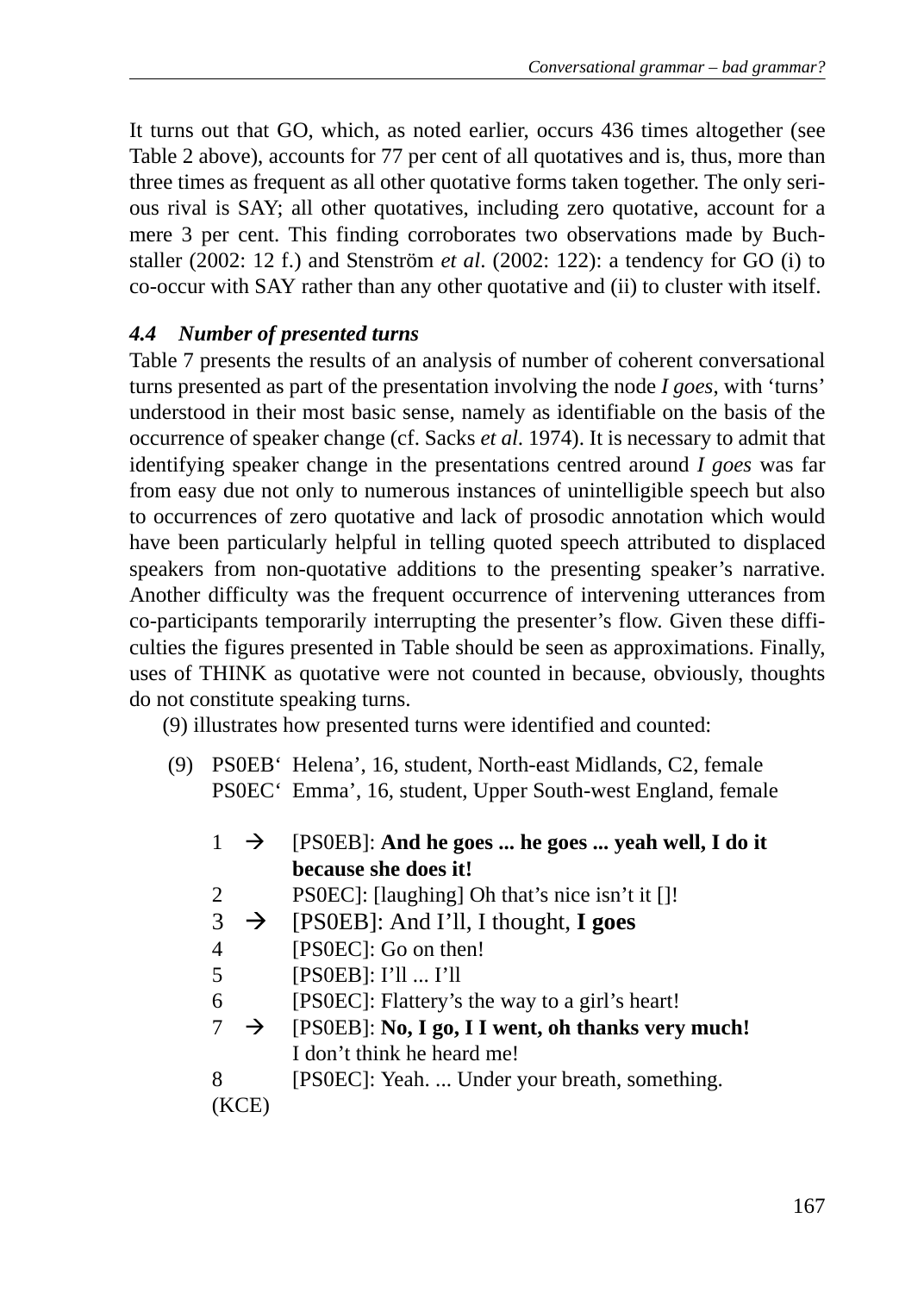The excerpt comprises eight utterances by two speakers. Only the arrowed utterances 1, 3 and 7 contain presentation of a coherent stretch of anterior conversation. While the presented turn in utterance 1 is obvious, the presentation launched by *I goes* in utterance 3 is abandoned and postponed until utterance 7; so, utterances 3 and 7 jointly construct one presented turn. The speaker change between these two presented turns is evidenced by subject change in the reporting clauses introducing them: the subject *he* in *he goes* (utterance 1) and the subject *I* in *I goes* (utterance 3) and *I go, I I went* (utterance 7).

Table 7 shows how many times one to ten presented turns occurred per context:

| No. of 1 2 3 4 5 6 7 8 9 10<br>turns      |  |  |  |  |   |     | <b>Total Average</b> |
|-------------------------------------------|--|--|--|--|---|-----|----------------------|
| No. of 11 28 16 10 11 9 2 0 2<br>contexts |  |  |  |  | 1 | 90. | 3.4                  |

As can be seen from Table 7, 28 contexts contained two presented turns, followed by 16 contexts containing three presented turns and a large number of contexts contained either one presented turn (11 occurrences), four turns (10 occurrences), or five turns (11 occurrences); higher numbers of presented turns per context were rare. The average number of presented turns per text is 3,4. A typical context thus involves at least three presented turns.

### *4.5 Other factors*

Another striking factor determining the discourse in which *I goes* is embedded is the fact that laughter is recurrent in the contexts. It occurs both as laughter as a vocal event between stretches of speech, coded in the BNC as [laugh], and as laughter as voice quality within a stretch of speech, coded as [laughing]; see Table 8:

|  | Table 8: Laughter as vocal event and voice quality in the sample |  |
|--|------------------------------------------------------------------|--|
|  |                                                                  |  |

|     | [laugh]     | [laughing]    | <b>Total</b> |
|-----|-------------|---------------|--------------|
|     | Vocal event | Voice quality |              |
| No. | 128         | 40            | 168          |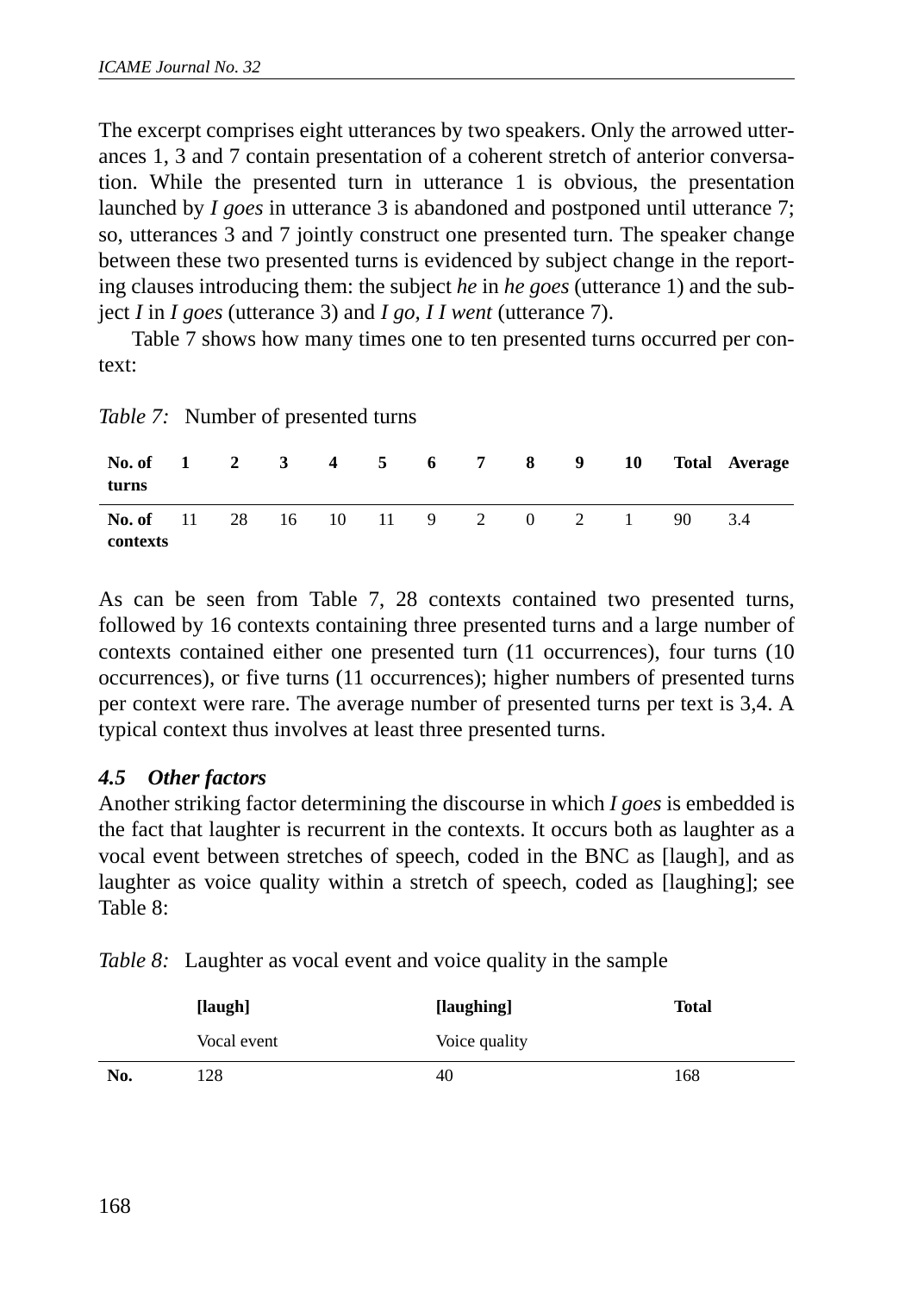In 55 contexts out of 90, at least one instance of laughter was found. The fact that 35 contexts did *not* contain instances of laughter suggests that laughter comes in 'packs', which is not surprising given that, as Jefferson (1979) pointed out, laughter serves as an invitation to 'laugh together'. An illustrative example is (10):

| (10)          | <b>PSOEB</b><br><b>PSOEC</b> | 'Helena', 16, student, North-east Midlands, C2, female<br>'Emma', 16, student, Upper South-west England, female                                            |
|---------------|------------------------------|------------------------------------------------------------------------------------------------------------------------------------------------------------|
|               |                              | [PSOEC]: Erm  did I tell you about that Lucy and Ricky?<br>When Lucy reckoned Ricky didn't want her any more?<br>[laugh]                                   |
| $\rightarrow$ |                              | And I goes do this, to Ricky  go up to Lucy and go<br>yo, hot chick! [laugh] Come over to my place I'll drop my<br>trousers and we can have a quickie [1!] |
|               | $[PSOEB]$ : $[laugh]$        |                                                                                                                                                            |
|               |                              | [PS0EC]: <b>[laughing]</b> And he did <b>[]</b> !                                                                                                          |
|               |                              | [PS0EB]: $\lceil \text{laugh} \rceil$ And what did she say? Er  sorry $\lceil  \rceil$                                                                     |
|               | (KCE)                        |                                                                                                                                                            |

Even in contexts in which no laughter has been recorded a humoristic mood among the participants is often prevalent. Consider (11) in which a recruit and his/her interlocutors are making fun of recording themselves for the COLT corpus:

|               | $(11)$ PS555     | 'Josie', 14, student, London, C2, female                                      |
|---------------|------------------|-------------------------------------------------------------------------------|
|               | PS556            | 'Shelley', 15, student, London, female                                        |
|               |                  | $[PS556]$ : Is it recording?                                                  |
|               | $[PS555]:$ Yeah. |                                                                               |
|               |                  | [PS556]: Antidisestablishmentarianism.                                        |
|               |                  | [PS555]: Work that one out students, students from Norway!                    |
| →             |                  | That's what I said to Warren, <b>I goes</b> , this is going to<br>Norway this |
| $\rightarrow$ |                  | him [mimicking] fucking Norway! [] like that down the<br>microphone           |
|               |                  | Come on then, let's hear your big words. What big word                        |
|               |                  | have you got?                                                                 |
|               | $[PS000]:$ $[]$  |                                                                               |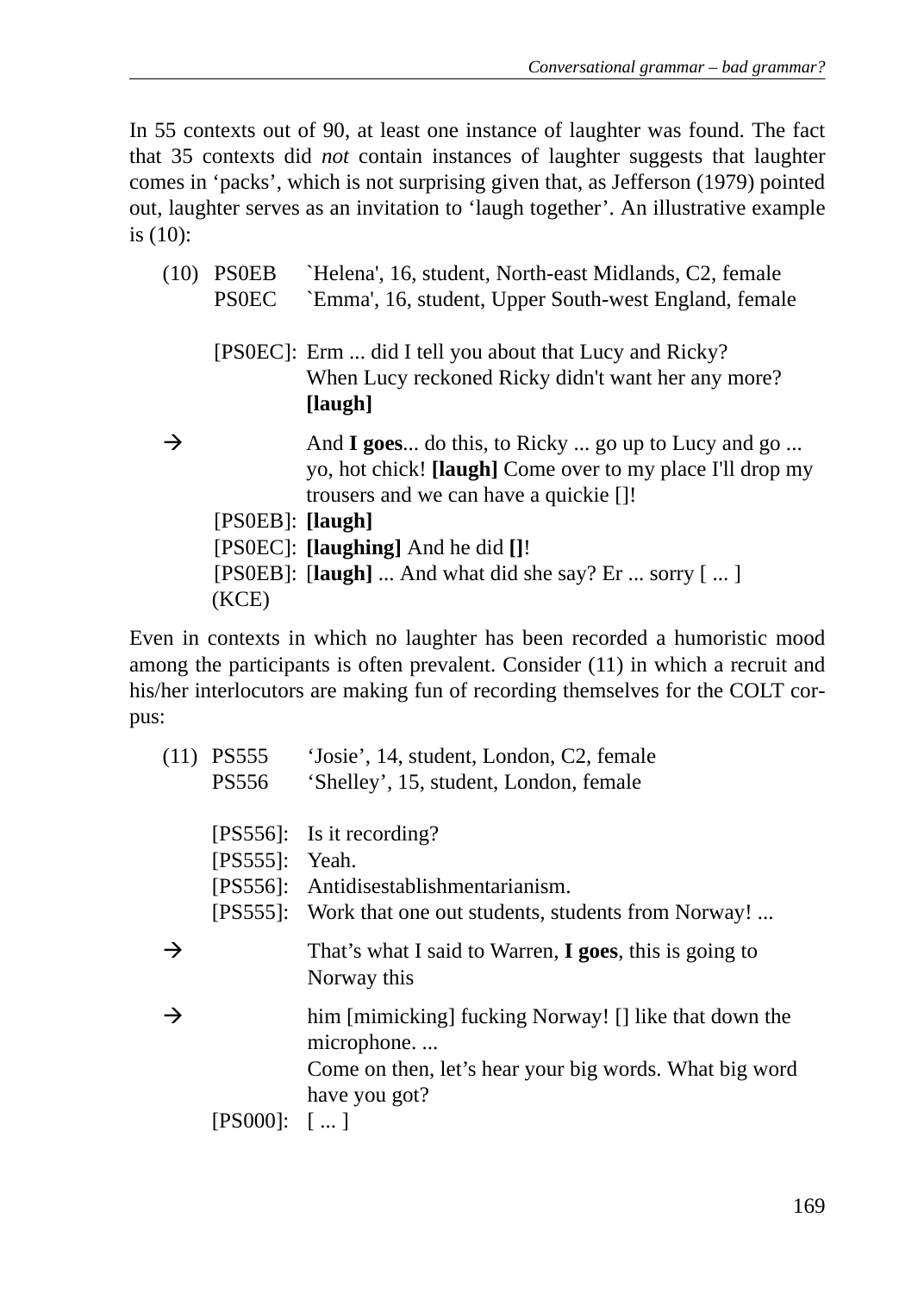[PS000]: Large. [PS555]: Autobiography that's my biggest word. Not really. Go on. [PS000]: Fuck. [PS001]: [sings] (KPG)

So *I goes* seems to favour contexts in which humour and language play are prevalent.

#### *4.6 Summary and discussion*

It may be useful to summarize the above results. Five main observations were made:

- the predominant form of quotative GO is *goes*
- the subjects used most frequently with quotative *goes* are *I* and *he/she*
- the forms of quotative GO cluster rather than alternate with other quotatives
- there are, on average, more than three presented turns per context
- laughter is recurrent in the surrounds of *I goes*

Do these results support the hypothesis that *I goes* serves as a speech-economic multi-turn quotative?

That *I goes* is indeed used as a multi-turn quotative is suggested by the fact that the average number of presented turns in the sample is 3.4. Although in a number of contexts only one turn was presented, the presentation of three or more turns was clearly the norm. It therefore seems admissible to conclude that *I goes* is preferably used in presentations not of isolated utterances but of multiturn exchanges. Consider:

| (12) | PS50D<br>PS50F             | 'Alistair', 15, student, AB, male<br>'Jimmy', 15, student, male                                                                                                                                                                                                            |
|------|----------------------------|----------------------------------------------------------------------------------------------------------------------------------------------------------------------------------------------------------------------------------------------------------------------------|
|      | $[$ PS50F]:<br>$[PS50D]$ : | What did he say? He goes to me, he goes to me  he<br>goes, I don't actually  he goes if there's one good<br>thing about your three weekly Jimmy  there's never<br>any Ds on it  [shouting] but there's never ever<br>blooming As either why not $[$ $]$ ?<br>$[$ laugh $]$ |
|      | [PS50F]:                   | So I goes, I went [[PS50D]: Oh my God!] well sir  tt I<br>think that er I don't think many teachers like marking<br>my work                                                                                                                                                |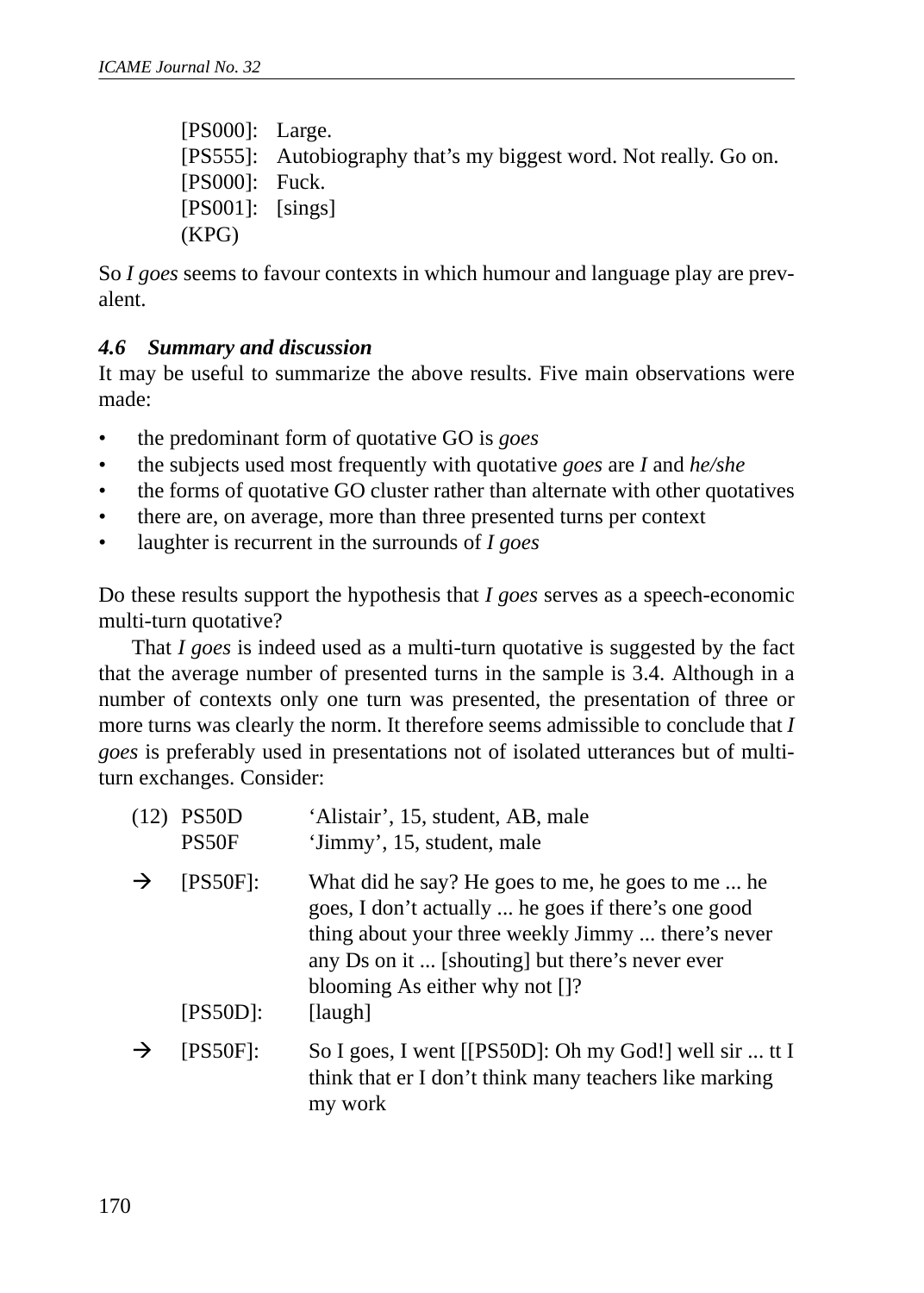| $\rightarrow$ |                      | and he goes oh why's that?                                                                           |
|---------------|----------------------|------------------------------------------------------------------------------------------------------|
| $\rightarrow$ | [PS50D]:             | I said cos it's not very good<br>$[$ laugh $] \dots$                                                 |
| $\rightarrow$ | $[$ PS50F]:<br>(KPO) | and he starts going yes well I think we'd better try and<br>get a few As on there hadn't we and $[]$ |

Can *I goes* be said to help the presenter save processing time? And what would such a saving be helpful in? To answer the second of these two questions first, it is useful to bring Labov's (1972) notion of narrative evaluation into play. According to Labov, the essence of story telling is to ward off the question 'So what?'. This is achieved by evaluation, that is, by "means used by the narrator to indicate the point of the narrative, its raison d'être: why it was told, and what the narrator is getting at" (Labov 1972: 360). In this view, narratives serve a critical interpersonal function: narrators need to involve their listeners – a tall order given the complexity of narratives and presentations in which not only speaker changes need to be 'told apart' but also long stretches of discourse need to be retrieved from memory (or constructed ad hoc) and, most importantly, rendered in a manner that engages the listeners. So, if processing effort can be reduced, this saving would no doubt help the narrator focus his/her resources on the primary task of making his/her point and involving the listeners. It appears that the density of instances of laughter both as vocal event and as voice quality we observed above is good evidence that such an involvement is indeed achieved in many of the contexts examined.

To return to the first of the above questions, can *I goes* be said to help the presenter save processing time, it is useful to be aware that, as psycholinguistic research has shown, processing cost is correlated with linguistic complexity (Baayen 2007): more complex encoding tasks result in higher processing costs; and, the reverse, the 'simpler' the encoding the lower the costs. In Baayen's view, this correlation holds both above and below the word level, the level of morphology. Hence, in principle, reducing morphological complexity reduces processing cost.

Thus, for *I goes* to help the narrator save processing effort this quotative would have to be shown to be morphologically reduced. *Is* it morphologically reduced? The answer depends on the viewpoint from which we look at it. If we look at *I goes* taken out of context, that is, from a purely structural viewpoint, it will appear that, when used with the subject *I,* appending the –*s* morpheme to the root *go* is an unnecessary morphological addition and rather than decreasing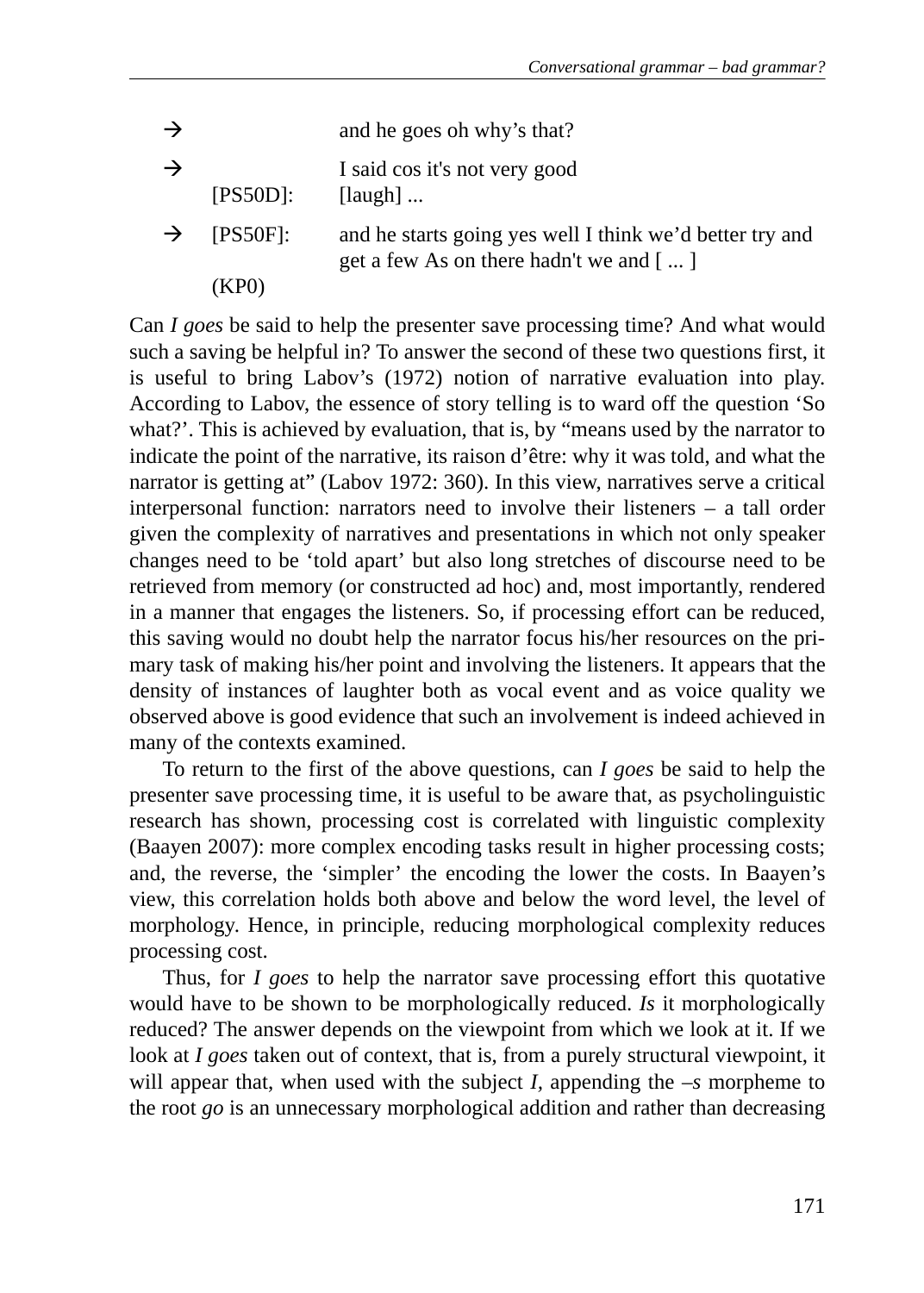processing cost, *I goes*, with the added *–s* ending, is more complex a procedure and thus, however slightly, more costly to process. If, conversely, we look at how *I goes* is used in context, that is, from a discourse perspective, we will see that due to the discourse factors identified above *I goes* is indeed a morphologically reduced form.

First, we observed that forms of quotative GO overwhelmingly alternate not with a broad range of other quotatives but with one another; that is, one GO is likely to trigger another GO and so forth. Second, we noted that *goes* is by far the most recurrent quotative form at all; that is, of the lemma GO it is the form *goes* that is most likely to entail another *goes*. Third, we saw that *I goes* overwhelmingly alternates with *he goes* or *she goes;* that is, the first-person pronoun is likely to alternate with third-person pronouns rather than full NPs, thus creating what could be called a 'pronominal symmetry'*.* So, if a speaker embarks on a presentation of a stretch of anterior conversation they were actively involved in, and chooses GO as reporting verb, the structure  $[I + form of GO]$  is most likely to frequently alternate with the forms *he goes* or *she goes*. If in this structure the lemma GO were realized as the base form *go*, as we might expect from a Standard English perspective, resulting in the form *I go*, the speaker would have to mark the occurrence of speaker change on two levels: both lexically by use of first-person and third-person pronouns and morphologically by use of *go* for *I* and *goes* for *he* and *she*. If, conversely, the structure [*I* + form of GO] is realized as *I goes,* the occurrence of speaker change is no longer marked both morphologically and lexically: speaker turns are told apart by lexical means alone. Hence, *I goes* can indeed be seen as a morphologically reduced form. The effect on the narrative performance is beneficial: by using the generalized uniform *goes* for both first and third person the presenter can redirect the, however slight, processing effort otherwise required for the morphological distinction of *go* and *goes* to where it is most needed, the engaging telling of the story. So, ultimately, in that it maximizes processing resources *I goes* is an adaptation to the fundamental constraint set by conversing in real-time, the scarcity of planning time; as such, its use is also functional with regard to the narrator's overriding goal of involving his/her interlocutors in the narrative.

## *5 Conclusions*

This paper analysed the use of quotative *I goes* in the BNC. The form was approached from three angles. I investigated its distribution across registers and context types, explored the form in terms of morphosyntax, and discussed factors that bear upon its use in discourse. The distributional analysis showed that *I*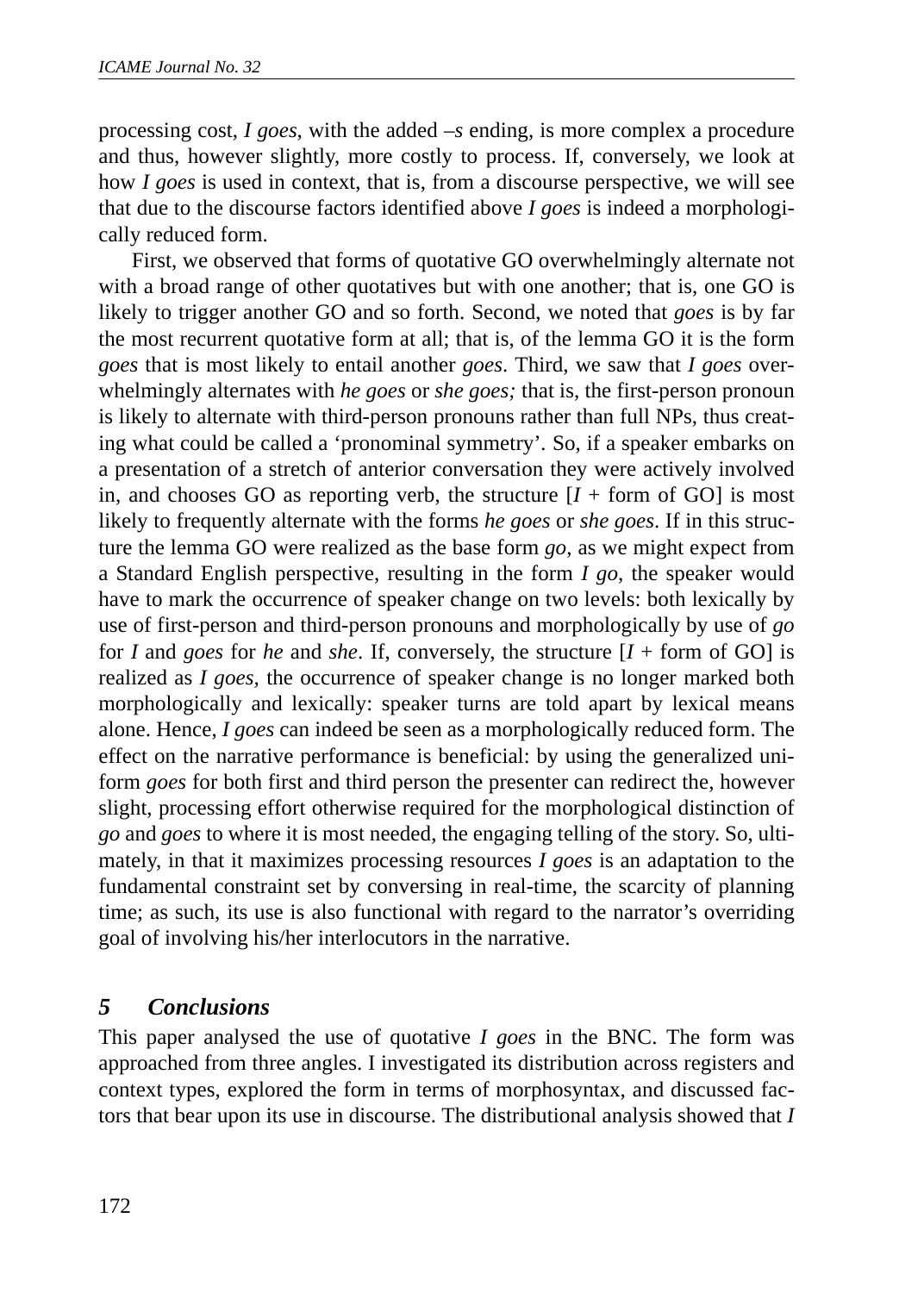*goes* is virtually restricted to conversation. The morphosyntactic analysis suggested that the form is a case of non-standard subject-verb concord (or 'discord') and thus in the company of several other morphosyntactic variants such as *there's* with plural NP, quotative *I says*, and third-person singular *don't.* I argued that these features, along with *I goes*, can be seen in an even larger group of 'generalized' features whose distinguishing feature is that they employ Standard English forms for non-standard grammatical functions. The analysis of discourse factors constraining the use of *I goes* was carried out on the basis of a sample of 90 occurrences of the form in the context 100 words each. It demonstrated that *I goes* serves as a multi-turn quotative, that is, as a quotative located in presentations of extended stretches of anterior conversation with frequent speaker changes, and as a speech-economic device that saves the presenter processing time needed for the presentation and the narration in which it is embedded. In view of its contribution to speech economy, *I goes* can be seen as a skilled adaptation to the most fundamental constraint posed be conversing in real-time, the scarcity of planning time. In view of its indirect contribution to the establishment of involvement in narrative it can be seen as an adaptation to the relational goal-orientation, that is, the fundamental need in the conversational situation to establish 'bonds of communion' (Malinowski 1923).

As noted in the introduction, the larger theoretical context which motivated the analysis of *I goes* in the BNC is the dilemma in which corpus linguists find themselves, confronted with massive evidence of non-standard language use in everyday talk and influenced by the long-standing tradition of viewing conversational language as ill-formed and deficient. I have attempted to show that the dilemma can be resolved if conversational language is examined fully in context – with context including not only the linguistic context, the discourse, but also the extra-linguistic context – the situation. Linguists are well familiar with demands that sentence grammars should be replaced by discourse grammars (e.g., Hughes and McCarthy 1998), in which linguistic choices are explained on the basis not only of the narrow co-text but of the larger discourse across clause boundaries (cf. also Biber *et al*. 1998). Linguists are somewhat less familiar though with the view that for linguistic choices to be fully understood it is equally useful and necessary to consider the extra-linguistic situation, a key term in Hallidayan linguistics (e.g., Halliday 1978). In this view, factors determining the situation type entail certain constraints to which language use can be seen as adapted (cf. Cheshire 1999 Leech 2000). The above analysis of *I goes* is a case in point. In explaining *I goes*, we drew on two sources: discourse and situation. In drawing on the discourse in which *I goes* is typically found we saw that its use is made likely by the co-occurrence of certain discourse factors such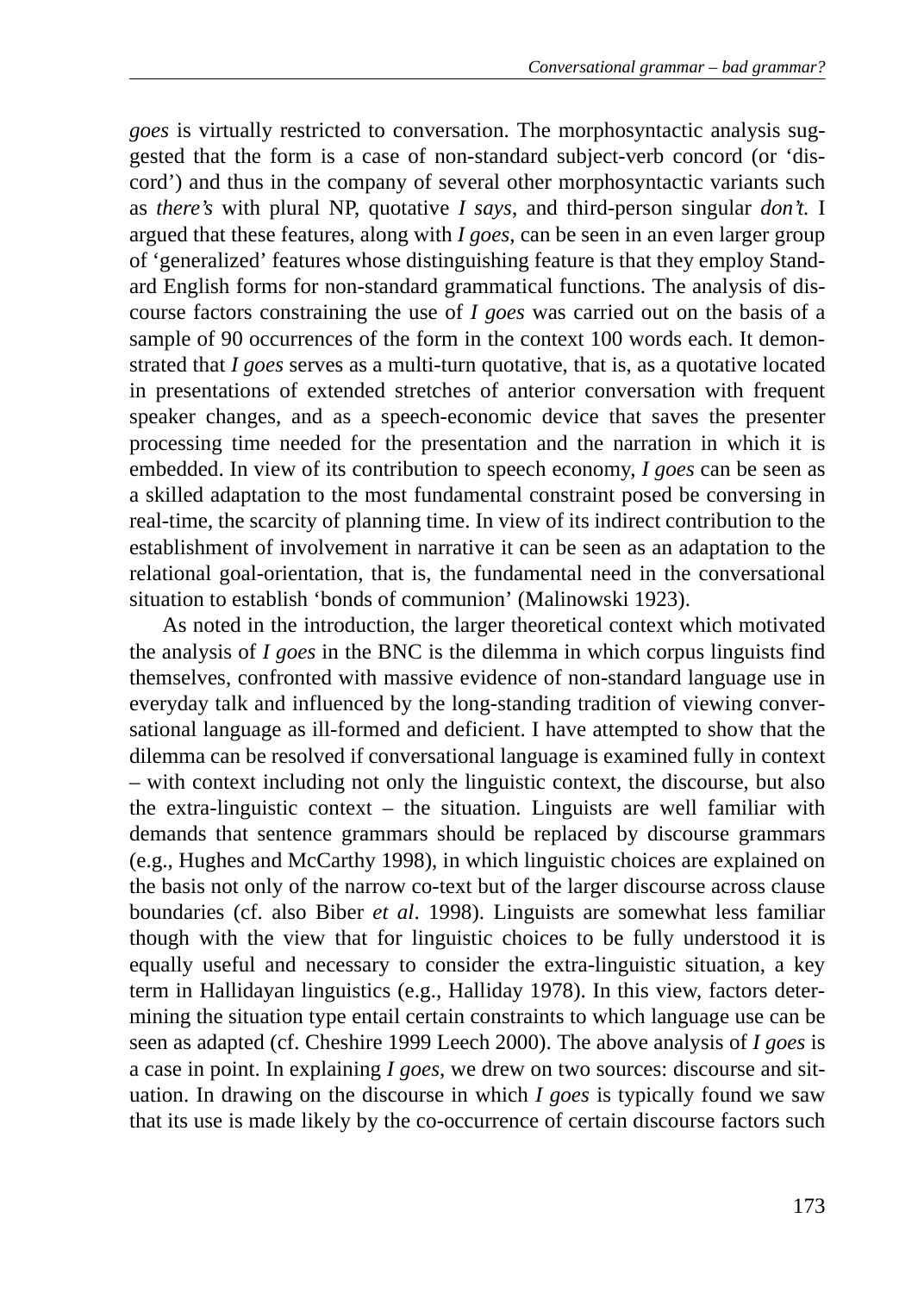as a preference for quotative GO rather than any other quotative, the frequent alternation with *he goes* and *she goes* and its use as a quotative in multi-turn presentations. One essential aspect that cannot be captured if we consult discourse alone is its function as a speech economic device. This function becomes apparent only if we consider that *I goes* is used typically in conversational-narrative situations. These are determined by essentially two factors, scarcity of planning time and relational goal-orientation. While both factors constrain language use in any conversational situation type, both can be said to be exacerbated in the conversational-narrative situation: (i) the scarcity of planning time is exacerbated in narrative which can be seen as an unusually 'long utterance' and which hence places unusually high demands on planning and processing; and (ii) the relational goal-orientation is exacerbated in narrative because narrators, maybe in order to make up for the suspension of ordinary turn-taking during the narration, need to make, in Labov's sense, their 'point'. So, ultimately, recourse to the situation enables us to recognise the functional values of *I goes* in conversation. Such a situation-based approach to language description bears relevance on two levels.

First, it can foster a tradition which explicitly recognises the value of everyday spoken language, which lies in its adaptedness to situational constraints. Such a tradition would counterbalance the influence of the opposite tradition of viewing the spoken language as deficient and degenerate. That such a tradition gains ground is particularly desirable in EFL teaching: here, the insistence on writing-based Standard English as the model for teaching both writing and speech (Quirk *et al*. 1985: 7) is unarguably one of the major reasons why the manifold insights of corpus linguistics into the workings of conversation have so far not to any significant extent found their way into EFL classrooms. It is hoped that negative teacher attitudes to conversational language can be reversed if descriptions of conversational language "take into consideration its external relation to the social context" (Halliday 1978: 187), that is, its relation to the situation.

Second, the case of *I goes* is a useful reminder that corpus linguistics is "essentially a method for investigating language" (Thompson and Hunston 2006: 1) and that frequencies of occurrence say a lot but not enough. It appears that recent attempts, as in Hunston and Thompson (2006), at exploring the synergy between corpus linguistics and non-corpus-derived theories of language, such as Systemic Functional Linguistics, may open up a path along which the full notion of context, which is key to any endeavour to understand how language is used and with regard to which many critics have seen corpora as empoverished, presents no longer "something of a challenge to the corpus lin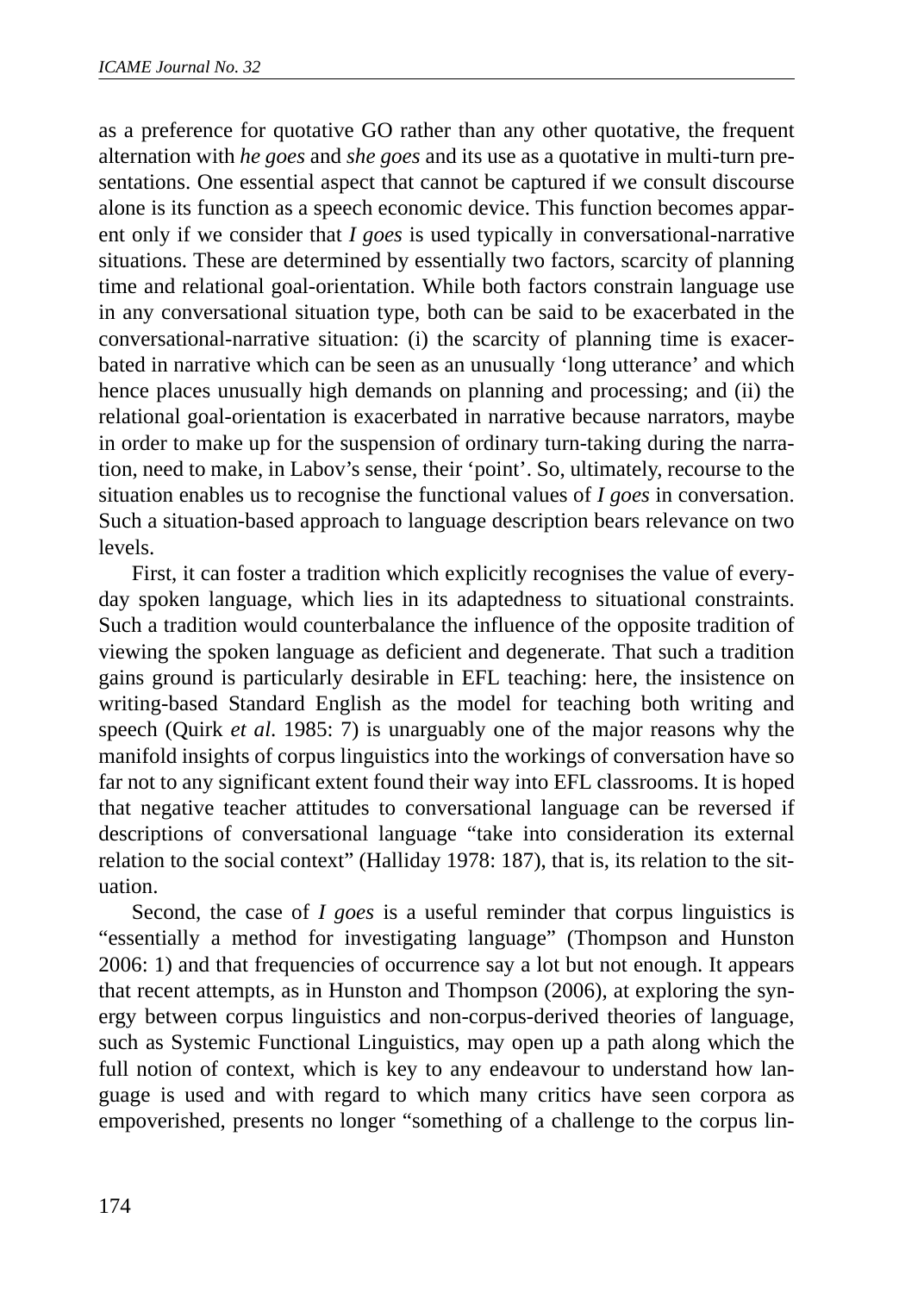guist" (Thompson and Hunston 2006: 4) but becomes a standard coordinate of corpus linguistic enquiry.

### *Notes*

- 1. Note that the Bergen Corpus of London Teenage Language (COLT), which was collected in 1993 and consists of the spoken language of 13 to 17-yearold teenagers from different boroughs of London, is a constituent of the BNC.
- 2. The fact that Stenström *et al.* (2002: 124) found in COLT 74 instances of (quotative and non-quotative)  $I$  goes – that is, almost half of its total frequency in the BNC – provides additional support for Rühlemann's (2007) finding that the form is clearly 'youthspeak'.

# *References*

- Aijmer, Karin. 1989. Themes and tails: The discourse functions of dislocated elements. *Nordic Journal of Linguistics* 12: 137–154.
- Aston, Guy and Lou Burnard. 1998. *The BNC handbook. Exploring the British National Corpus with SARA.* Edinburgh: Edinburgh University Press.
- Baayen, Harald. 2007. Co-occurrence above and below the word level: A psycholinguistic approach. Paper read at the  $28<sup>th</sup>$  ICAME conference, May 23– 27 2007, Stratford-upon-Avon, UK.
- Biber, Douglas, Susan Conrad and Randy Reppen*.* 1998*. Corpus linguistics: Investigating language structure and use*. Cambridge: Cambridge University Press.
- Biber, Douglas, Stig Johansson, Geoffrey Leech, Susan Conrad and Edward Finegan. 1999. *Longman grammar of spoken and written English.* Harlow: Pearson Education Limited.
- Blyth, Carl, Jr., Sigrid Reckenwald and Jenny Wang. 1990. I'm like "Say what?!": A new quotative in American oral narrative. *American Speech* 65 (3): 215–227.
- Buchstaller, Isabelle. 2002. *He goes* and *I'm like*: The new quotatives re-visited. *Internet proceedings of the University of the Edinburgh Postgraduate Conference*, 1–20.
- Carter, Ronald. 2004. *Language and creativity. The art of common talk*. London: Routledge.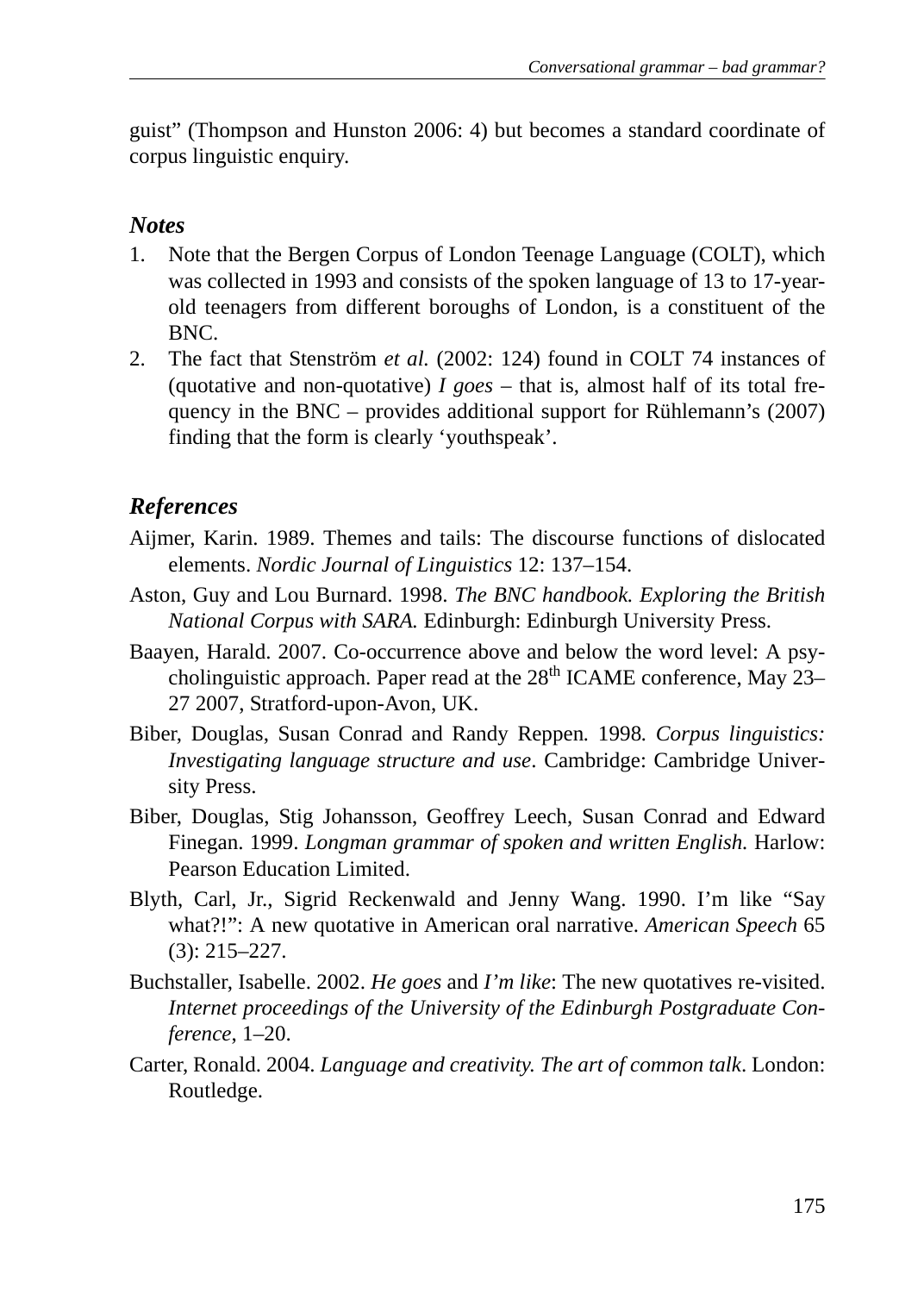- Carter, Ronald and Michael McCarthy. 1995. Grammar and the spoken language. *Applied Linguistics* 16 (2): 141–158.
- Carter, Ronald and Michael McCarthy. 2006. *Cambridge grammar of English*. Cambridge: Cambridge University Press.
- Cheshire, Jenny. 1999. Spoken standard English. In T. Bex and R. J. Watts (eds.). *Standard English. The widening debate*, 129–148. London: Routledge.
- Halliday, M. A. K. 1978. *Language as social semiotic. The social interpretation of language and meaning*. London: Edward Arnold.
- Halliday, M. A. K. 1985. An introduction to functional grammar. London: Edward Arnold.
- Hewings, Ann and Martin Hewings. 2005. *Grammar and context.* London and New York: Routledge.
- Hunston, Susan and Geoff Thompson. 2006. System and corpus: Two traditions with a common ground. In G. Thompson and S. Hunston (eds.). *System and corpus: Exploring connections*, 1–14. London and Oakville: Equinox.
- Jefferson, Gail. 1979. A technique for inviting laughter and its subsequent acceptance declination. In G. Psathas (ed.). *Everyday language. Studies in ethnomethodology*, 79–95. New York: Irvington Publishers.
- Labov, William. 1972. *Language in the inner city*. Oxford: Basil Blackwell.
- Lee, David. 2001. Genres, registers, text types, domains, and styles: Clarifying the concepts and navigating a path through the BNC jungle. *Language Learning & Technology* 5 (3): 37–72.
- Leech, Geoffrey. 2000. Grammars of spoken English: New outcomes of corpusoriented research. *Language Learning* 50 (4): 675–724.
- Louw, Bill. 1993. Irony in the text or insincerity in the writer? The diagnostic potential of semantic prosodies. In M. Baker, G. Francis and E. Tognini-Bonelli (eds.). *Text and technology*, 157–192. Amsterdam and Philadelphia: John Benjamins.
- Macaulay, Ronald. 2001. "You're like 'why not?'" The quotative expressions of Glasgow adolescents. *Journal of Sociolinguistics* 5 (1): 3–21.
- Malinowski, Bronislaw. 1923. The problem of meaning in primitive languages. In C. K. Ogden and I. A. Richards (eds.). *The meaning of meaning*, 296– 336. London: Routledge.